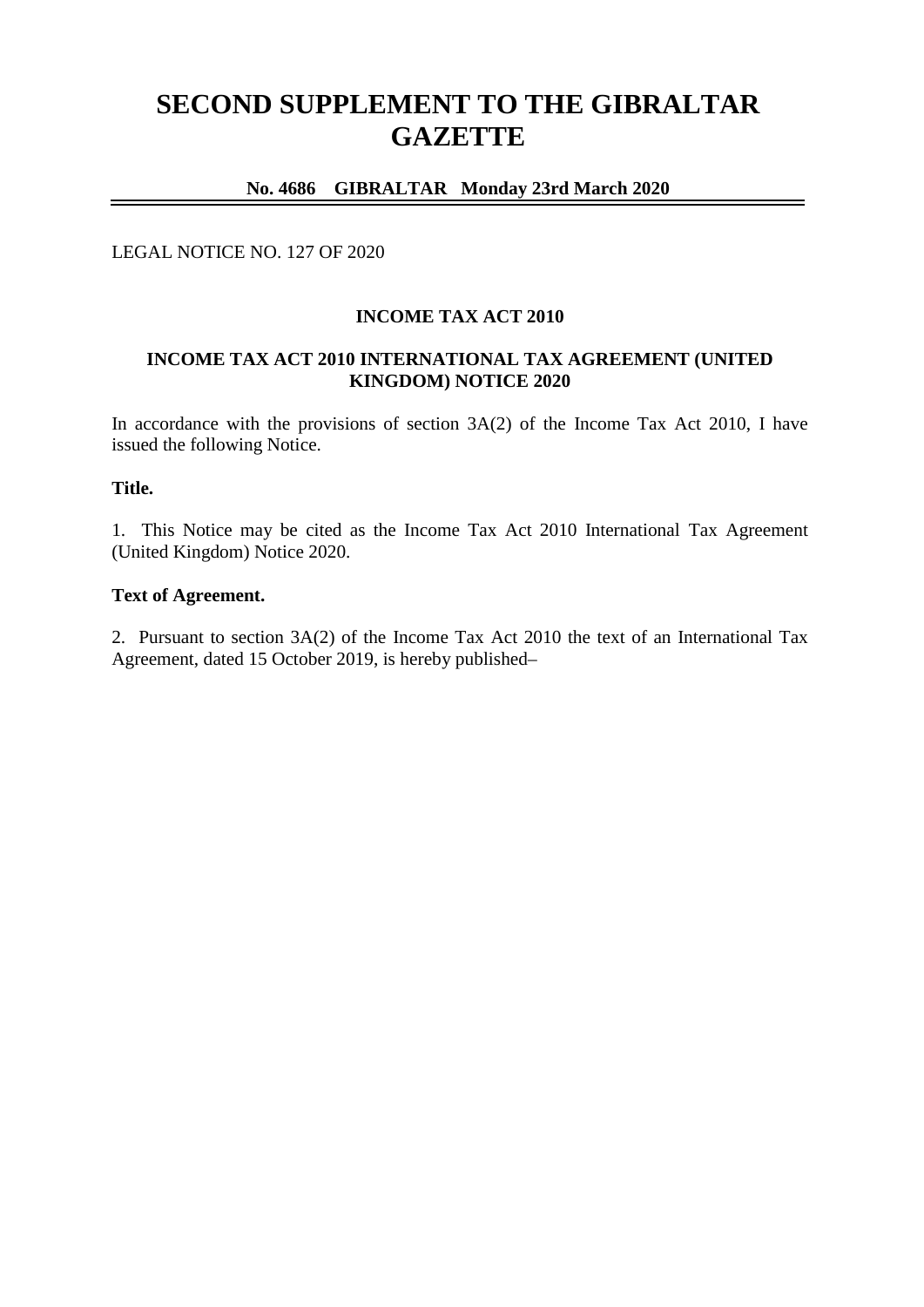# **UK/Gibraltar Double Taxation Agreement**

# Signed in London on 1 October 2019 and in Gibraltar on 15 October 2019

| Contents |
|----------|
|          |
|          |
|          |
|          |
|          |
|          |
|          |
|          |
|          |
|          |
|          |
|          |
|          |
|          |
|          |
|          |
|          |
|          |
|          |
|          |
|          |
|          |
|          |
| 2384     |
|          |
|          |
|          |
|          |
|          |
|          |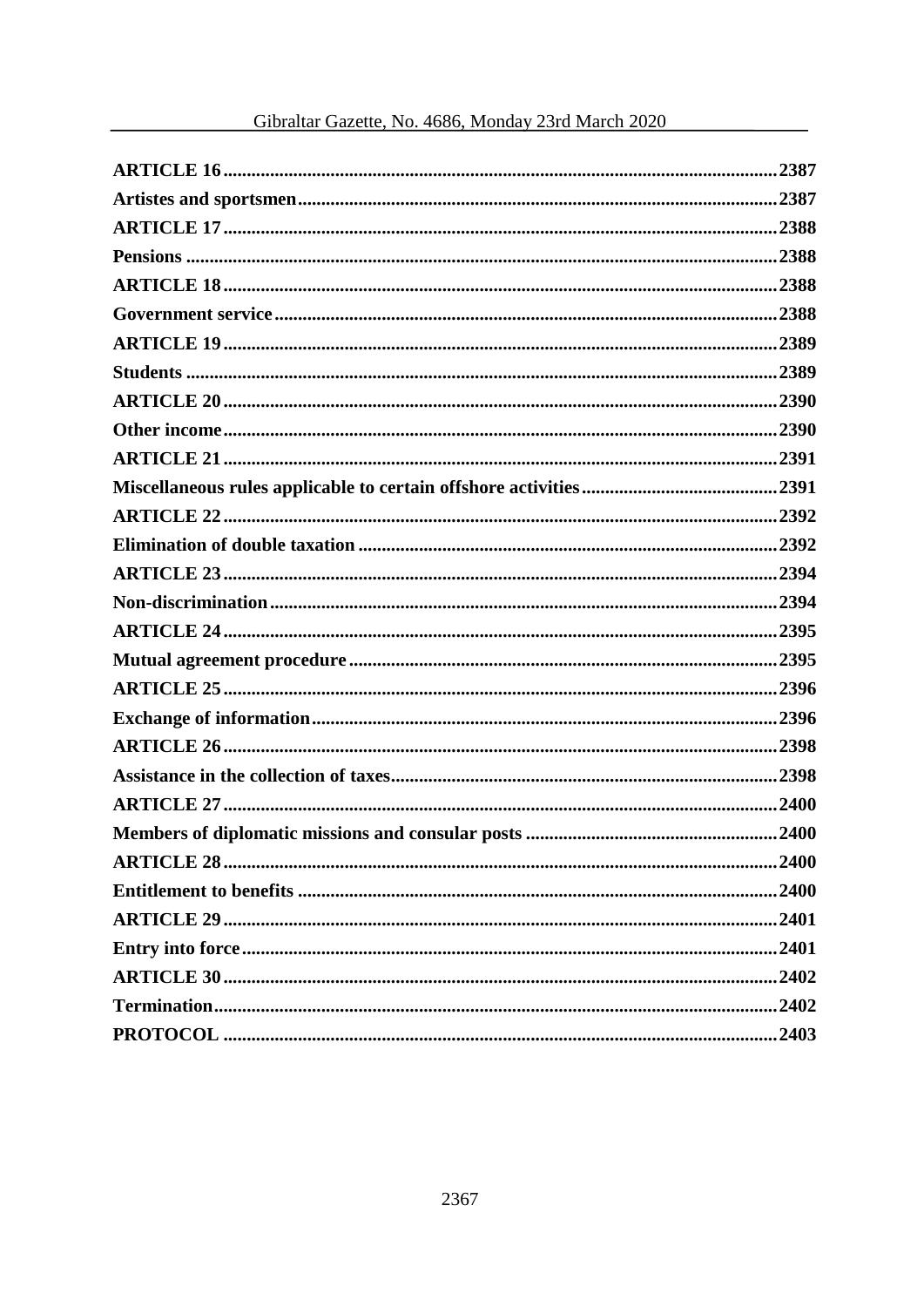## EXCHANGE OF LETTERS

# **BETWEEN HER MAJESTY'S GOVERNMENT AND THE GOVERNMENT OF GIBRALTAR CONCERNING AN AGREEMENT BETWEEN THE TWO GOVERNMENTS FOR THE ELIMINATION OF DOUBLE TAXATION WITH RESPECT TO TAXES ON INCOME AND ON CAPITAL GAINS AND THE PREVENTION OF TAX EVASION AND AVOIDANCE**

Fabian Picardo QC MP

Chief Minister

HM Government of Gibraltar

6 Convent Place

Gibraltar

GX11 1AA

# **1 October 2019**

Dear Chief Minister,

I have the honour to propose to you the AGREEMENT BETWEEN THE GOVERNMENT OF THE UNITED KINGDOM OF GREAT BRITAIN AND NORTHERN IRELAND AND THE GOVERNMENT OF GIBRALTAR FOR THE ELIMINATION OF DOUBLE TAXATION WITH RESPECT TO TAXES ON INCOME AND ON CAPITAL AND THE PREVENTION OF TAX EVASION AND AVOIDANCE (the AGREEMENT), at Appendix 1 to this letter, and the PROTOCOL, at Appendix 2 to this letter, which shall form an integral part of the AGREEMENT, and that both shall together have effect in accordance with Article 29 of the AGREEMENT.

I have the further honour to propose that, if the above is acceptable to the Government of Gibraltar, this letter and Appendices 1 and 2 together with your reply will constitute our mutual acceptance of the provisions of the AGREEMENT and PROTOCOL.

Yours sincerely

Simon Clarke

The Rt Hon Simon Clarke MP

Exchequer Secretary to the Treasury

HM Treasury

1 Horse Guards Road

London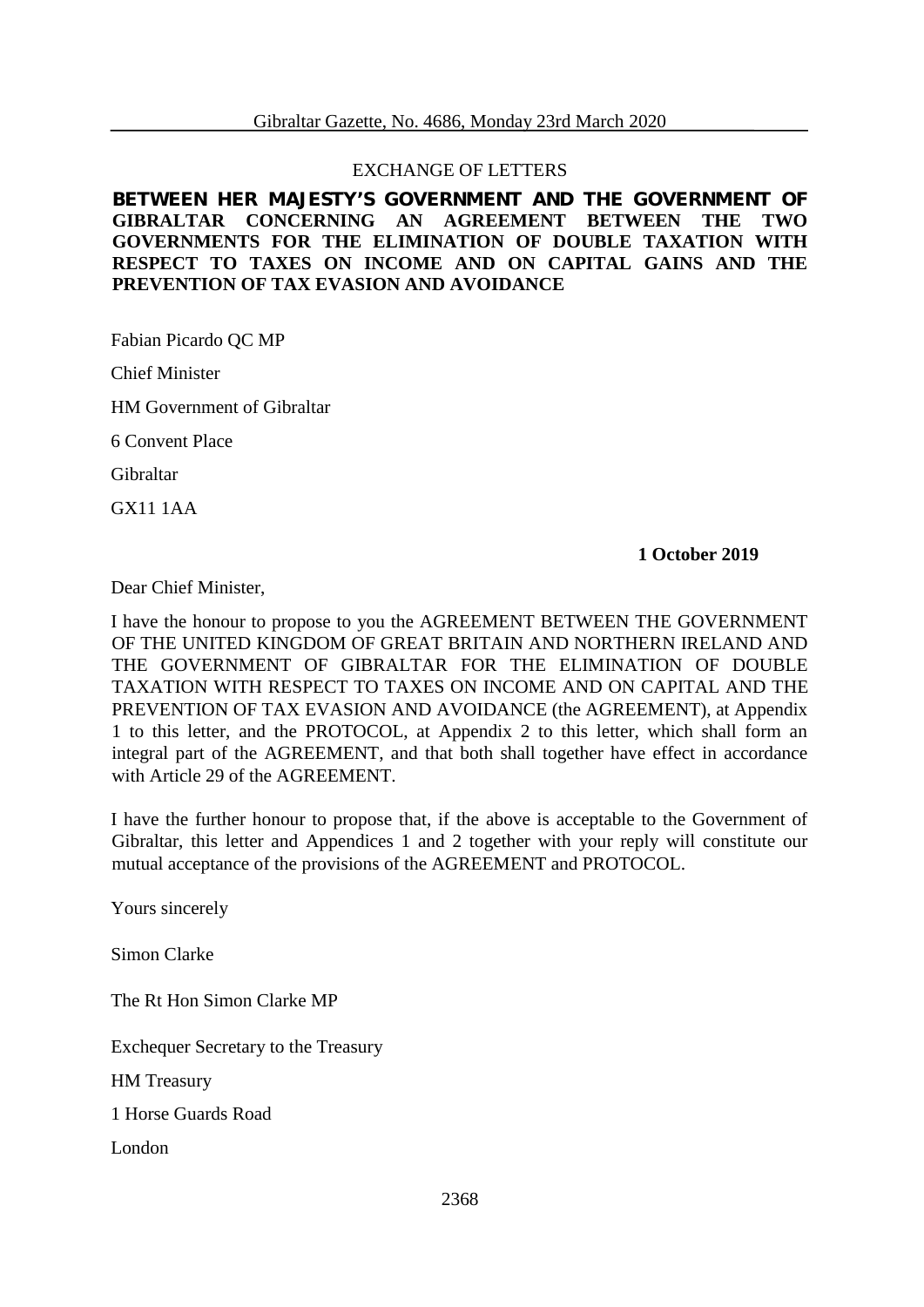SW1A 2HQ

# **15th October 2019**

Dear Exchequer Secretary,

EXCHANGE OF LETTERS BETWEEN THE UNITED KINGDOM AND GIBRALTAR CONCERNING THE AGREEMENT BETWEEN THE TWO GOVERNMENTS FOR THE ELIMINATION OF DOUBLE TAXATION WITH RESPECT TO TAXES ON INCOME AND ON CAPITAL GAINS AND THE PREVENTION OF TAX EVASION AND AVOIDANCE

I have the honour to acknowledge receipt of your letter of October 2019, which read as follows:

"I have the honour to propose to you the AGREEMENT BETWEEN THE GOVERNMENT OF THE UNITED KINGDOM OF GREAT BRITAIN AND NORTHERN IRELAND AND THE GOVERNMENT OF GIBRALTAR FOR THE ELIMINATION OF DOUBLE TAXATION WITH RESPECT TO TAXES ON INCOME AND ON CAPITAL AND THE PREVENTION OF TAX EVASION AND AVOIDANCE (the AGREEMENT), at Appendix 1 to this letter, and the PROTOCOL, at Appendix 2 to this letter, which shall form an integral part of this letter, which shall form an integral part of the AGREEMENT, and that both shall together have effect in accordance with Article 29 of the AGREEMENT.

I have the further honour to propose that, if the above is acceptable to the Government of Gibraltar, this letter and appendices 1 and 2 together with your reply will constitute our mutual acceptance of the provisions of the AGREEMENT and PROTOCOL."

I am able to confirm that Government of Gibraltar is in agreement with the contents of your letter of 1 October 2019 and this letter will constitute our mutual acceptance of the provisions of the AGREEMENT and PROTOCOL.

With best wishes, Fabian Picardo QC MP Chief Minister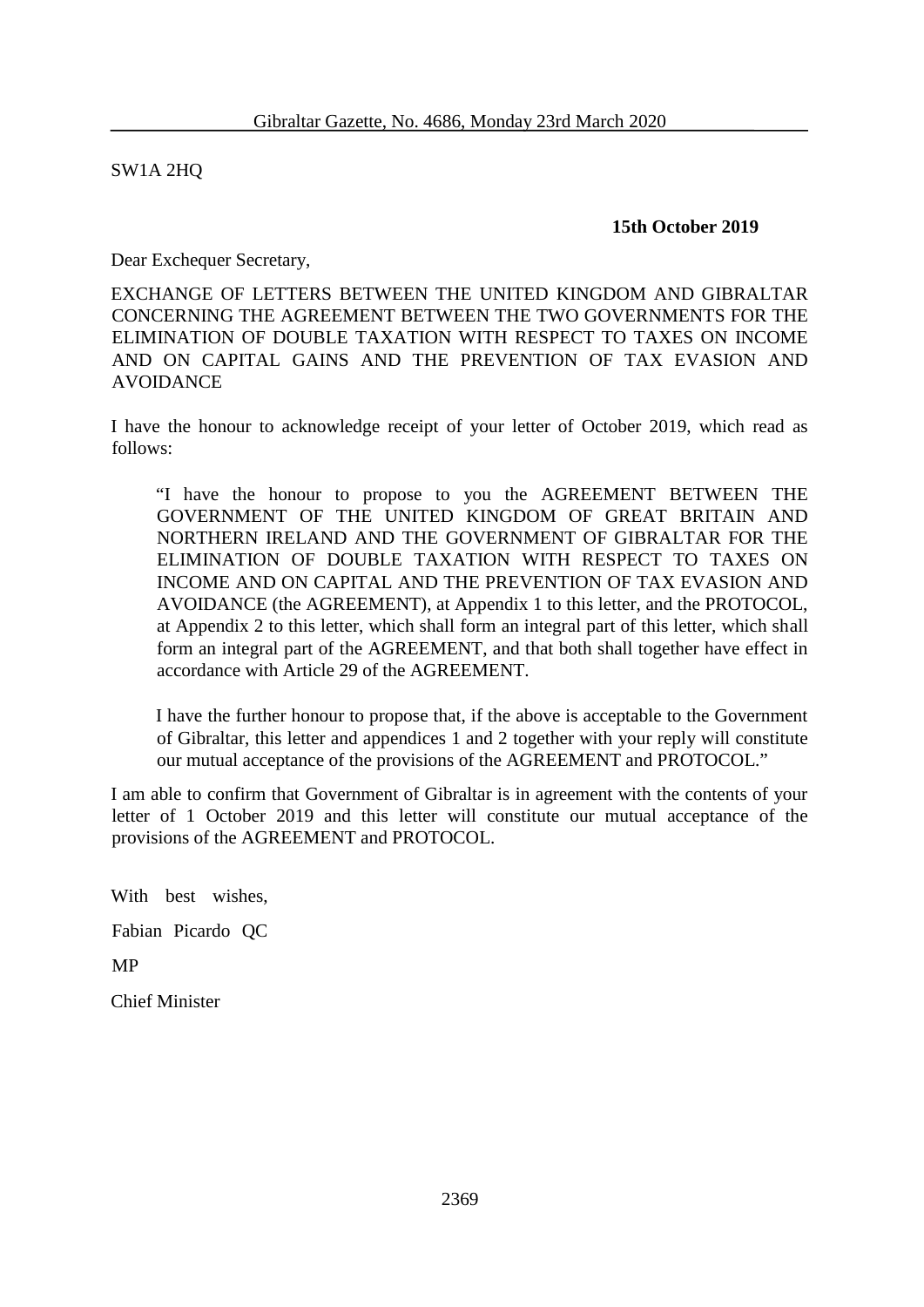# **AGREEMENT BETWEEN THE GOVERNMENT OF THE UNITED KINGDOM OFGREAT BRITAIN AND NORTHERN IRELAND**

#### **AND**

# **THE GOVERNMENT OFGIBRALTAR FOR THE ELIMINATION OF DOUBLE TAXATION WITH RESPECT TO TAXES ON INCOME AND ON CAPITAL AND THE PREVENTION OF TAX EVASION AND AVOIDANCE**

The Government of the United Kingdom of Great Britain and Northern Ireland and the Government of Gibraltar;

Desiring to further develop their economic relationship and to enhance their cooperation in tax matters;

Intending to conclude an Agreement for the elimination of double taxation with respect to taxes on income and on capital without creating opportunities for non-taxation or reduced taxation through tax evasion or avoidance (including through treaty-shopping arrangements aimed at obtaining reliefs provided in this Agreement for the indirect benefit of residents of third States or territories);

Have agreed as follows:

#### **ARTICLE 1**

#### **Persons covered**

(1) This Agreement shall apply to persons who are residents of one or both of the territories.

(2) For the purposes of this Agreement, income or gains derived by or through an entity or arrangement that is treated as wholly or partly fiscally transparent under the tax law of either territory shall be considered to be income or gains of a resident of a territory but only to the extent that the income or gain is treated, for purposes of taxation by that territory, as the income or gain of a resident of that territory.

(3) This Agreement shall not affect the taxation, by a territory, of its residents except with respect to the benefits granted under paragraph (3) of Article 7, paragraph (2) of Article 9 and Articles 18, 19, 22, 23, 24 and 27.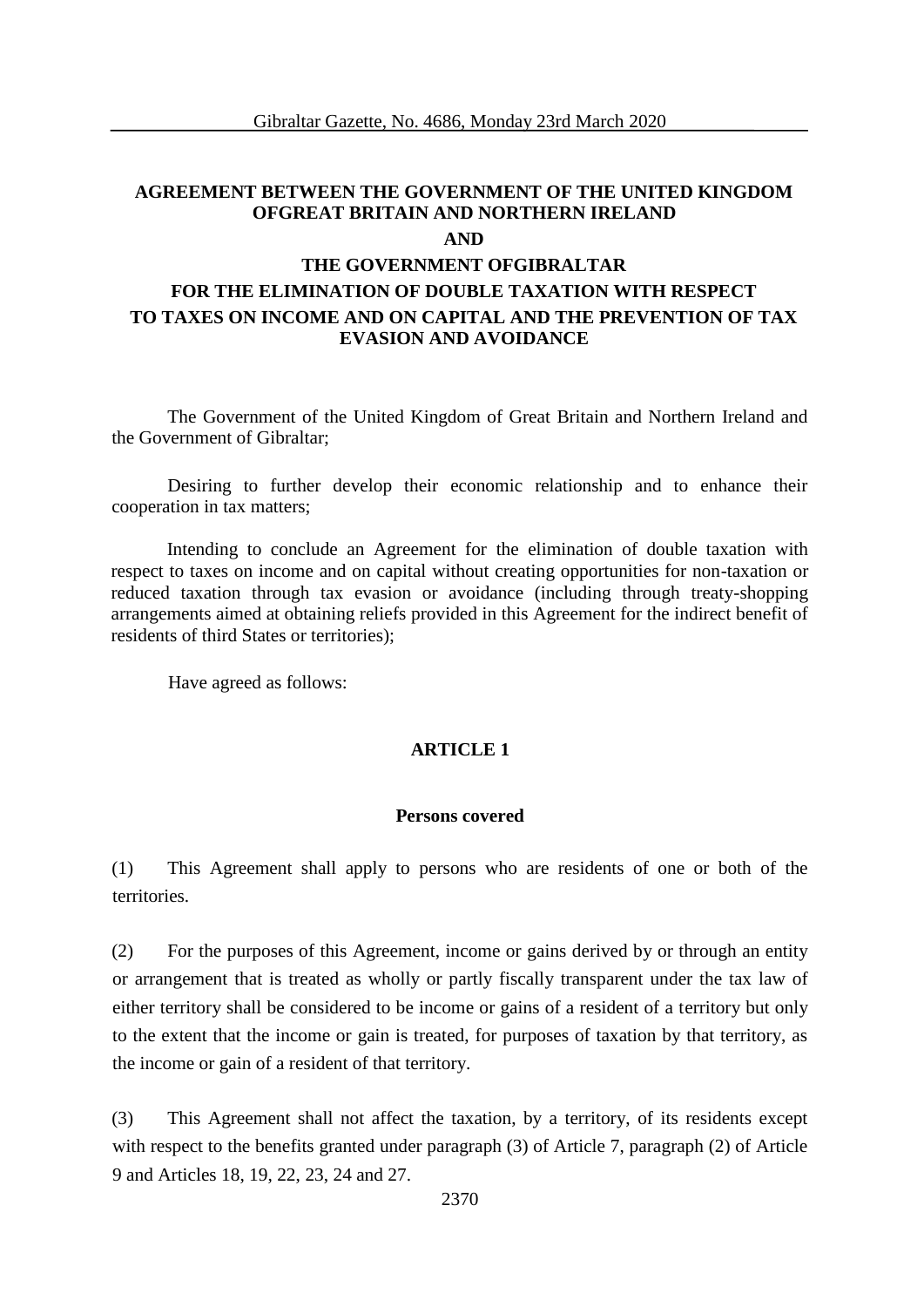## **Taxes covered**

(1) This Agreement shall apply to taxes on income and on capital imposed on behalf of a territory or of its political subdivisions or local authorities, irrespective of the manner in which they are levied.

(2) There shall be regarded as taxes on income and on capital all taxes imposed on total income, or on elements of income, including taxes on gains from the alienation of movable or immovable property.

- (3) The existing taxes to which the Agreement shall apply are in particular:
	- (a) in Gibraltar:
		- (i) the income tax; and
		- (ii) the corporation tax;

(hereinafter referred to as "Gibraltar tax");

- (b) in the United Kingdom:
	- (i) the income tax;
	- (ii) the corporation tax; and
	- (iii) the capital gains tax;

(hereinafter referred to as "United Kingdom tax").

(4) The Agreement shall apply also to any identical or substantially similar taxes that are imposed by either territory after the date upon which this Agreement has effect in addition to, or in place of, the existing taxes. The competent authorities of the territories shall notify each other of any significant changes that have been made in their taxation laws.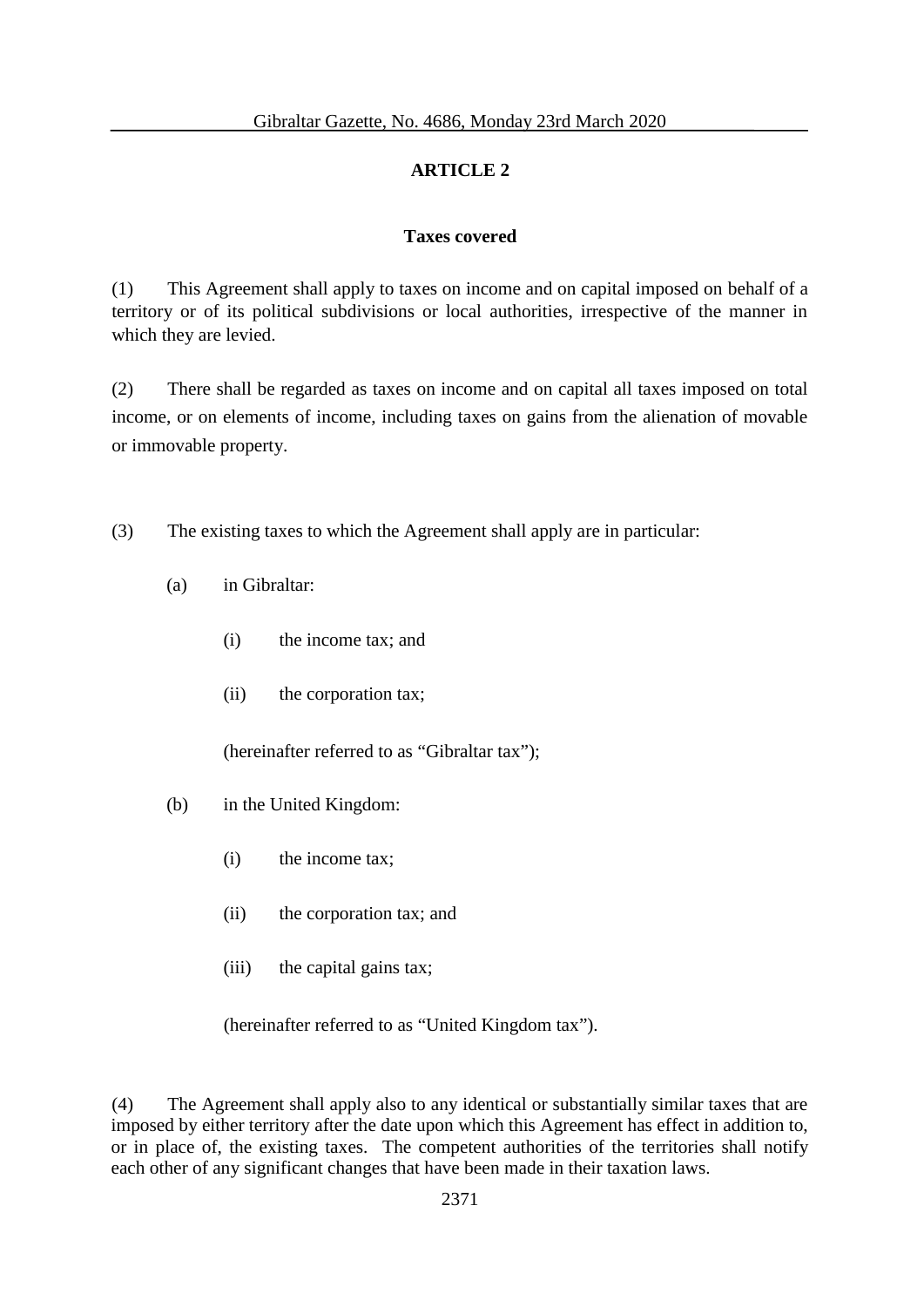## **General definitions**

- (1) For the purposes of this Agreement, unless the context otherwise requires:
	- (a) the term "Gibraltar" means the territory of Gibraltar and the territorial sea adjacent thereto in accordance with international law;
	- (b) the term "United Kingdom" means Great Britain and Northern Ireland but, when used in a geographical sense, means the territory and territorial sea of Great Britain and Northern Ireland and the areas beyond that territorial sea over which Great Britain and Northern Ireland exercise sovereign rights or jurisdiction in accordance with their domestic law and international law;
	- (c) the terms "a territory" and "the other territory" mean Gibraltar or the United Kingdom, as the context requires;
	- (d) the term "person" includes an individual, a company and any other body of persons;
	- (e) the term "company" means any body corporate or any entity that is treated as a body corporate for tax purposes;
	- (f) the term "enterprise" applies to the carrying on of any business;
	- (g) the terms "enterprise of a territory" and "enterprise of the other territory" mean respectively an enterprise carried on by a resident of a territory and an enterprise carried on by a resident of the other territory;
	- (h) the term "international traffic" means any transport by a ship or aircraft, except when the ship or aircraft is operated solely between places in a territory and the enterprise that operates the ship or aircraft is not an enterprise of that territory;
	- (i) the term "competent authority" means: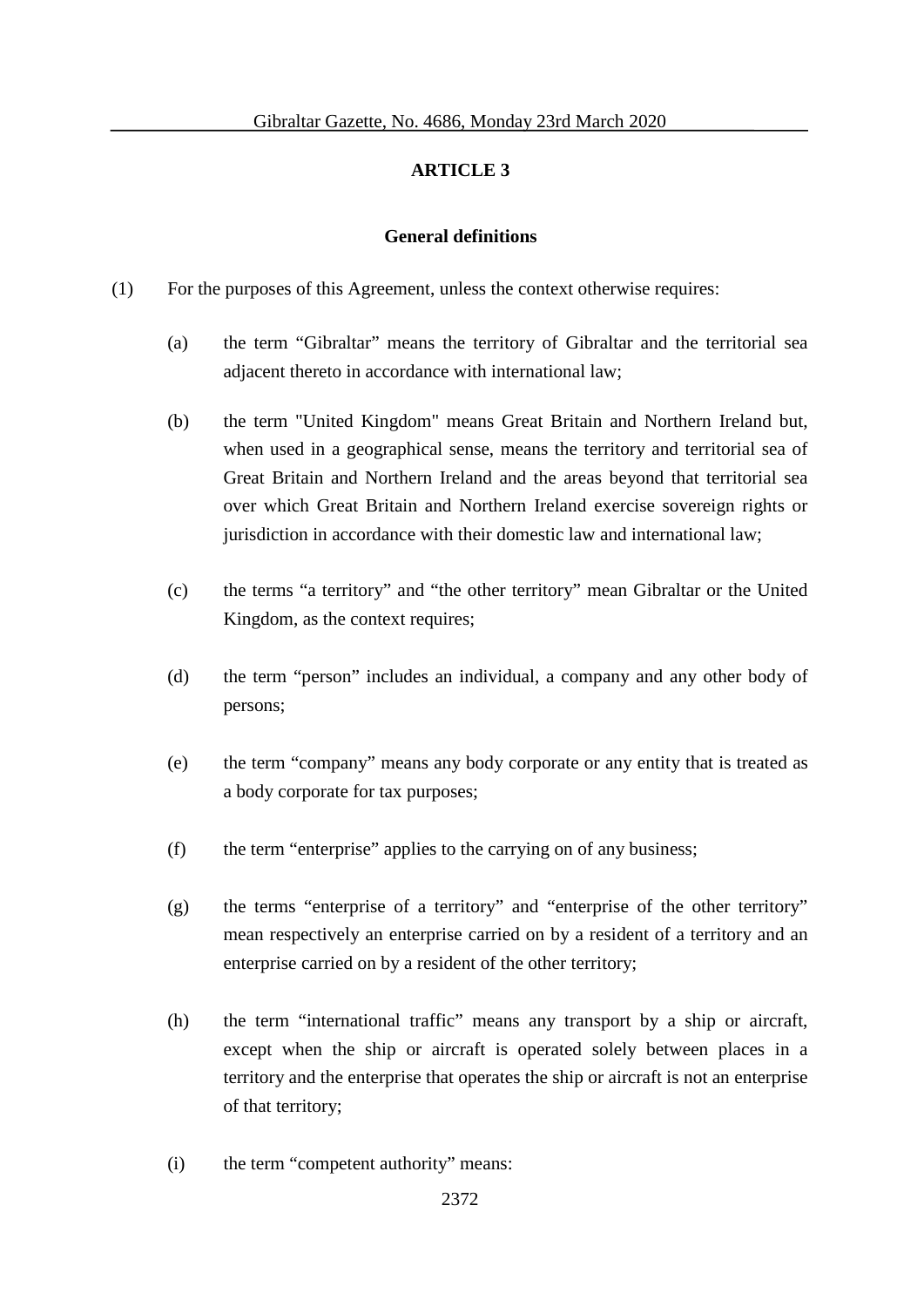- (i) in Gibraltar, the Commissioner of Income Tax or their authorised representative;
- (ii) in the United Kingdom, the Commissioners for Her Majesty's Revenue and Customs or their authorised representative;
- (j) the term "business" includes the performance of professional services and of other activities of an independent character;
- (k) the term "pension scheme" means any scheme or other arrangement which:
	- (i) is generally exempt from income taxation; and
	- (ii) operates to administer or provide pension or retirement benefits or to earn income for the benefit of one or more such arrangements.

(2) As regards the application of the Agreement at any time by a territory, any term not defined therein shall, unless the context otherwise requires or the competent authorities agree to a different meaning pursuant to the provisions of Article 24, have the meaning that it has at that time under the law of that territory for the purposes of the taxes to which this Agreement applies, any meaning under the applicable tax laws of that territory prevailing over a meaning given to the term under other laws of that territory.

## **ARTICLE 4**

#### **Resident**

(1) For the purposes of this Agreement, the term "resident of a territory" means any person who, under the laws of that territory, is liable to tax therein by reason of his domicile, residence, place of management, place of incorporation or any other criterion of a similar nature, and also includes that territory and any political subdivision or local authority thereof. This term, however, does not include any person who is liable to tax in that territory in respect only of income or capital gains from sources in that territory.

(2) For the purposes of paragraph (1), the term "resident of a territory" includes: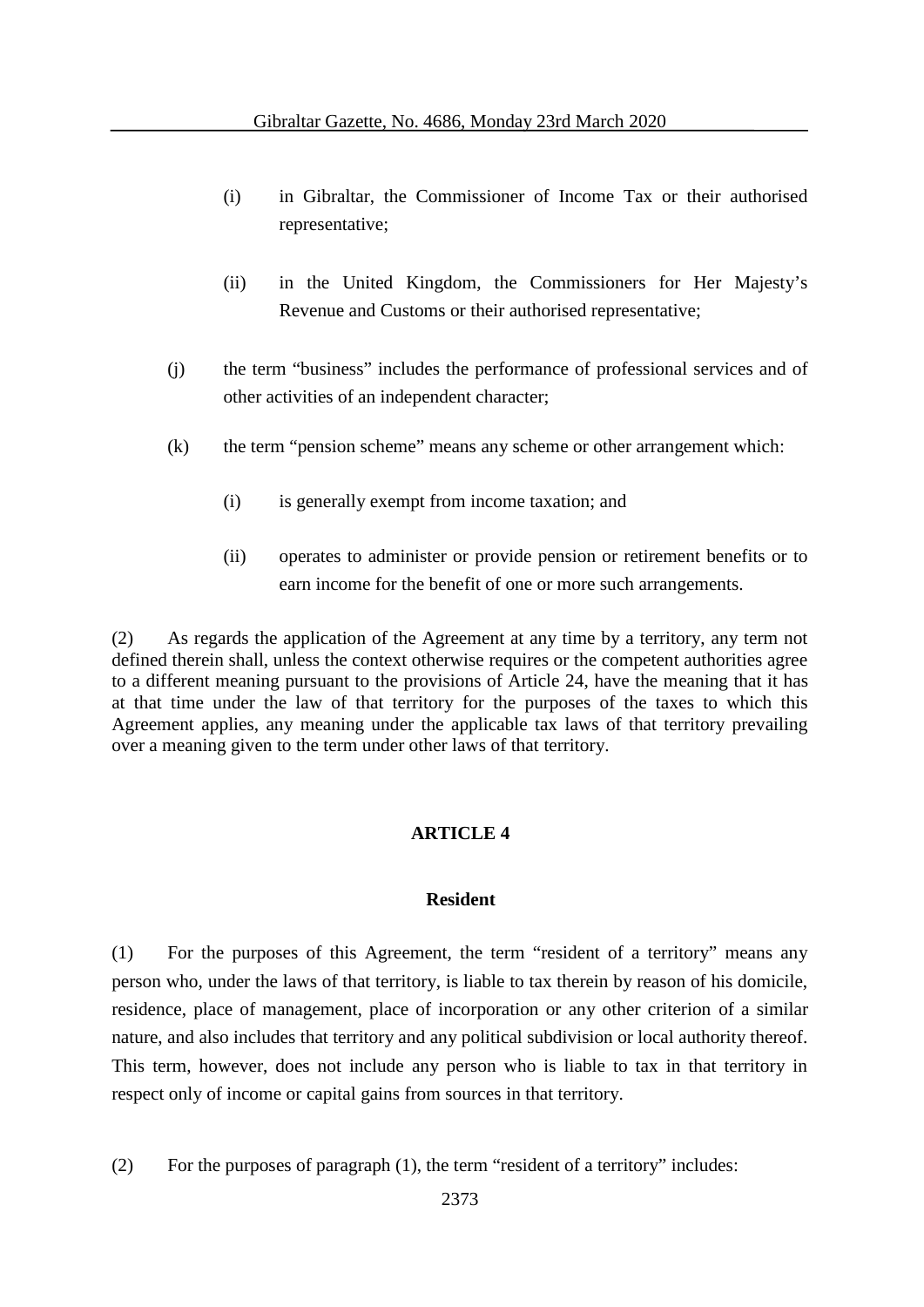- (a) a pension scheme established in that territory; and
- (b) an organisation that is established and is operated exclusively for religious, charitable, scientific, cultural, or educational purposes (or for more than one of those purposes) and that is a resident of that territory according to its laws, notwithstanding that all or part of its income or gains may be exempt from tax under the domestic law of that territory.

(3) Where by reason of the provisions of paragraph (1) an individual is a resident of both territories, then his status shall be determined as follows:

- (a) he shall be deemed to be a resident only of the territory in which he has a permanent home available to him; if he has a permanent home available to him in both territories, he shall be deemed to be a resident only of the territory with which his personal and economic relations are closer (centre of vital interests);
- (b) if the territory in which he has his centre of vital interests cannot be determined, or if he does not have a permanent home available to him in either territory, he shall be deemed to be a resident only of the territory in which he has an habitual abode;
- (c) if he has an habitual abode in both territories or in neither of them, the competent authorities of the territories shall settle the question by mutual agreement.

(4) Where by reason of the provisions of paragraph (1) a person other than an individual is a resident of both territories, the competent authorities of the territories shall endeavour to determine by mutual agreement the territory of which such person shall be deemed to be a resident for the purposes of the Agreement, having regard to its place of effective management, the place where it is incorporated or otherwise constituted and any other relevant factors. In the absence of such mutual agreement, such person shall not be entitled to any relief or exemption from tax provided by this Agreement, except to the extent and in such manner as may be agreed upon by the competent authorities of the territories.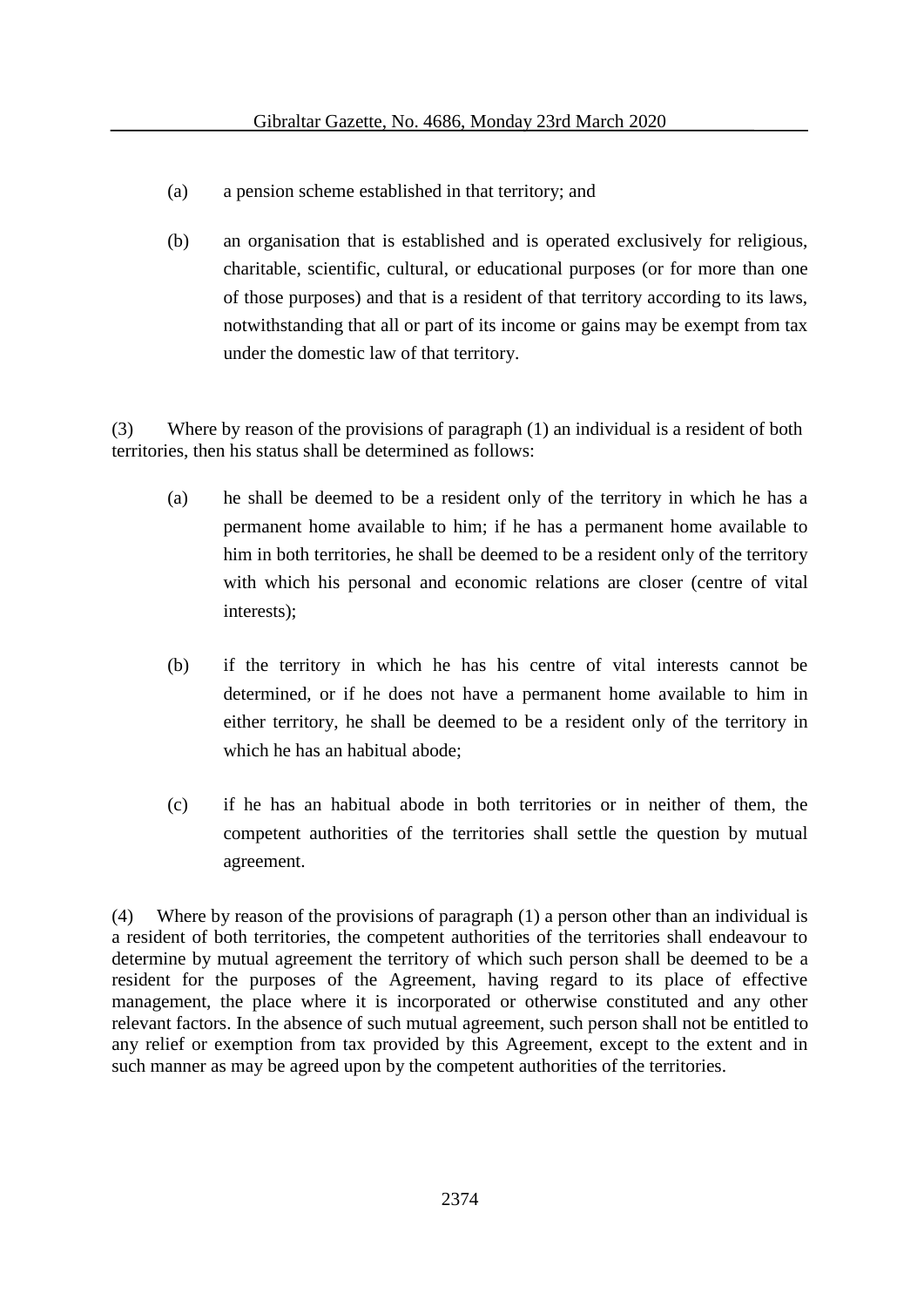## **Permanent establishment**

(1) For the purposes of this Agreement, the term "permanent establishment" means a fixed place of business through which the business of an enterprise is wholly or partly carried on.

(2) The term "permanent establishment" includes especially:

- (a) a place of management;
- (b) a branch;
- (c) an office;
- (d) a factory;
- (e) a workshop; and
- (f) a mine, an oil or gas well, a quarry or any other place of extraction of natural resources.

(3) A building site or construction or installation project constitutes a permanent establishment only if it lasts more than twelve months.

(4) Notwithstanding the preceding provisions of this Article the term "permanent establishment" shall be deemed not to include:

- (a) the use of facilities solely for the purpose of storage, display or delivery of goods or merchandise belonging to the enterprise;
- (b) the maintenance of a stock of goods or merchandise belonging to the enterprise solely for the purpose of storage, display or delivery;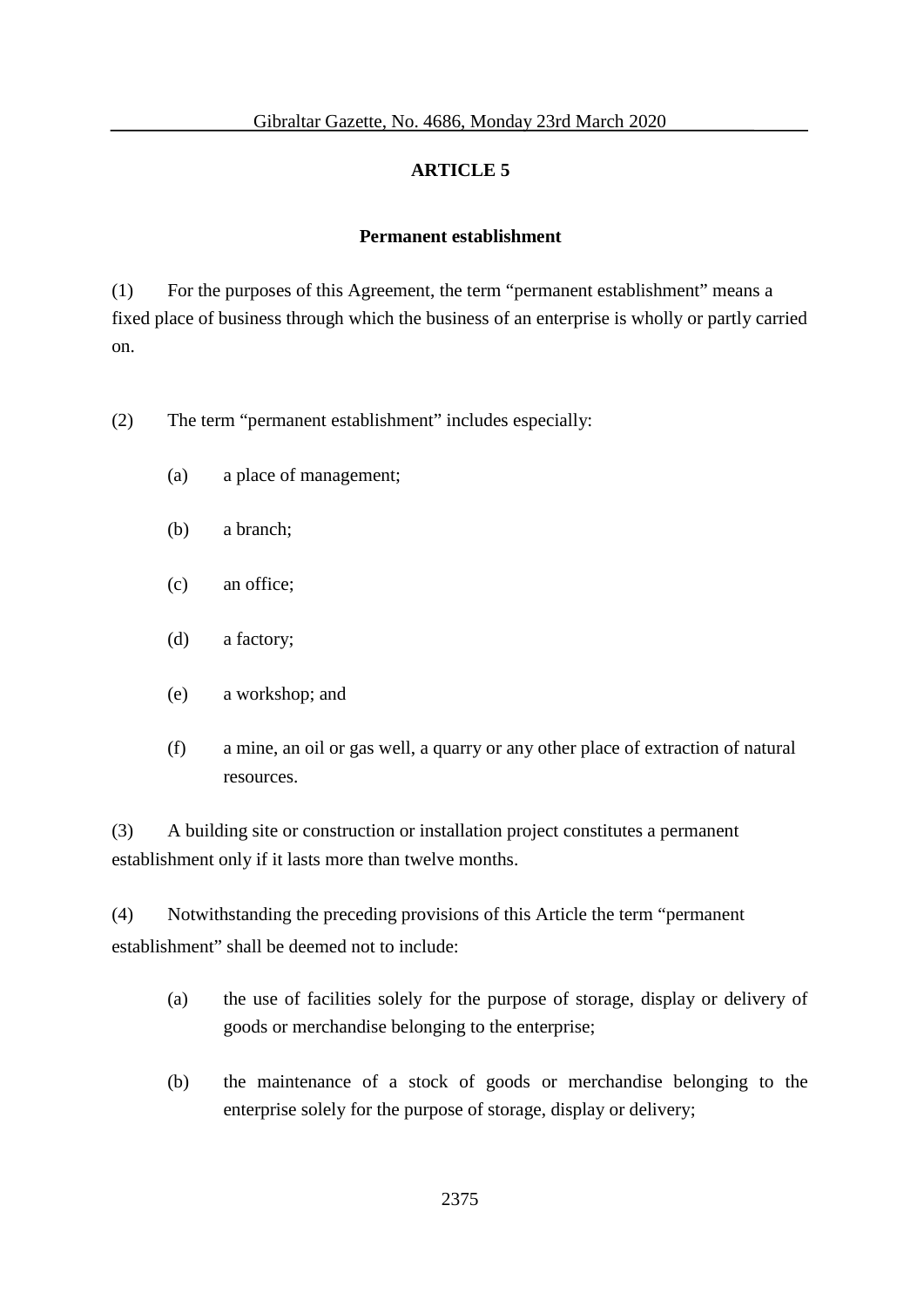- (c) the maintenance of a stock of goods or merchandise belonging to the enterprise solely for the purpose of processing by another enterprise;
- (d) the maintenance of a fixed place of business solely for the purpose of purchasing goods or merchandise, or of collecting information, for the enterprise;
- (e) the maintenance of a fixed place of business solely for the purpose of carrying on, for the enterprise, any other activity of a preparatory or auxiliary character;
- (f) the maintenance of a fixed place of business solely for any combination of activities mentioned in subparagraphs (a) to (e), provided that the overall activity of the fixed place of business resulting from this combination is of a preparatory or auxiliary character.

(5) Paragraph (4) shall not apply to a fixed place of business that is used or maintained by an enterprise if the same enterprise or a closely related enterprise carries on business activities at the same place or at another place in the same territory and

- (a) that place or other place constitutes a permanent establishment for the enterprise or the closely related enterprise under the provisions of this Article, or
- (b) the overall activity resulting from the combination of the activities carried on by the two enterprises at the same place, or by the same enterprise or closely related enterprises at the two places, is not of a preparatory or auxiliary character,

provided that the business activities carried on by the two enterprises at the same place, or by the same enterprise or closely related enterprises at the two places, constitute complementary functions that are part of a cohesive business operation.

(6) For the purposes of paragraph (5), an enterprise is closely related to an enterprise if, based on all the relevant facts and circumstances, one has control of the other or both are under the control of the same persons or enterprises. In any case, an enterprise shall be considered to be closely related to an enterprise if one possesses directly or indirectly more than 50 per cent of the beneficial interest in the other (or, in the case of a company, more than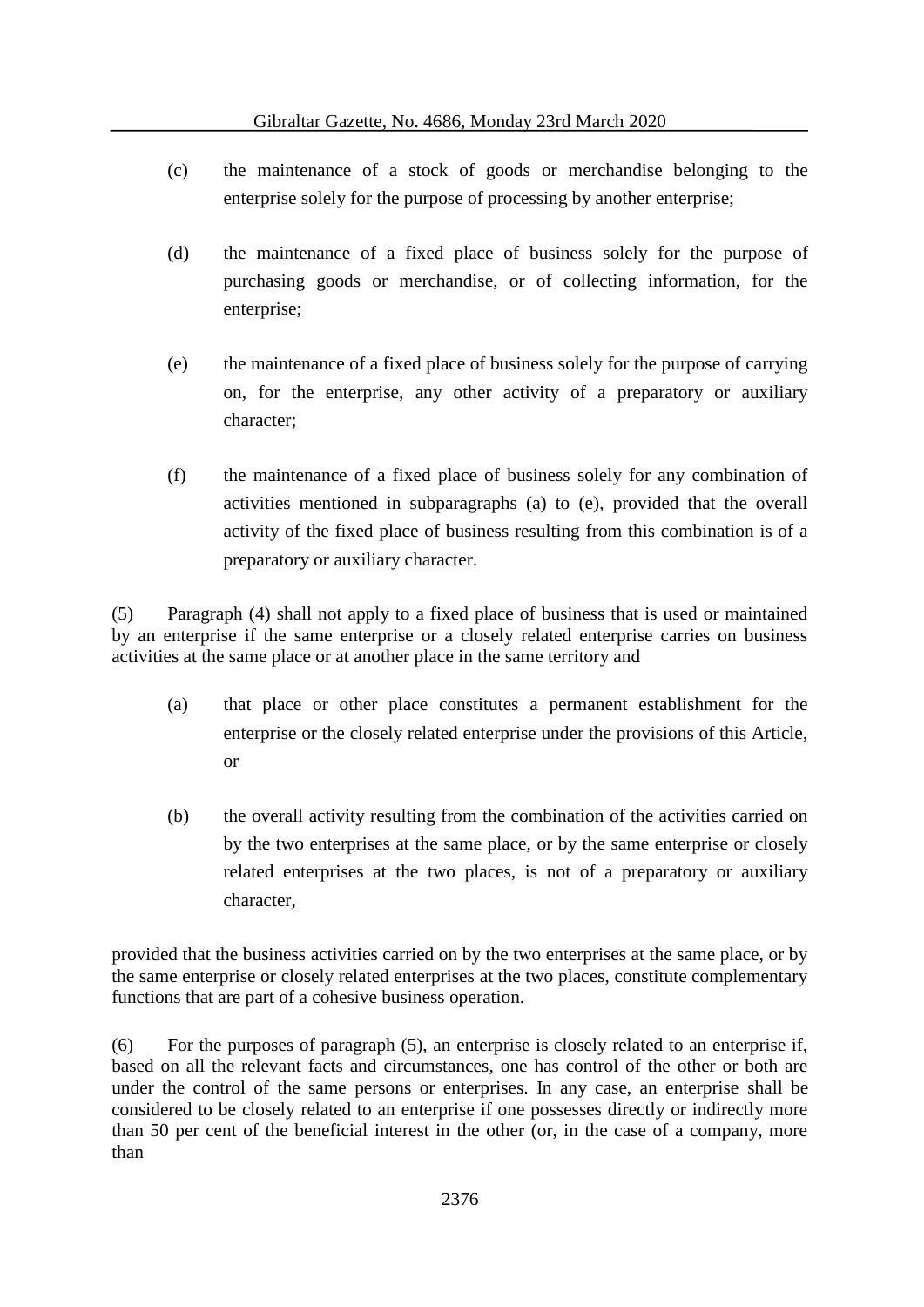50 per cent of the aggregate vote and value of the company's shares or of the beneficial equity interest in the company) or if another person or enterprise possesses directly or indirectly more than 50 per cent of the beneficial interest (or, in the case of a company, more than 50 per

cent of the aggregate vote and value of the company's shares or of the beneficial equity interest in the company) in the person and the enterprise or in the two enterprises.

(7) Notwithstanding the provisions of paragraphs (1) and (2), where a person -other than an agent of an independent status to whom paragraph (8) applies - is acting on behalf of an enterprise and has, and habitually exercises, in a territory an authority to conclude contracts on behalf of the enterprise, that enterprise shall be deemed to have a permanent establishment in that territory in respect of any activities which that person undertakes for the enterprise, unless the activities of such person are limited to those mentioned in paragraph (4) which, if exercised through a fixed place of business, would not make this fixed place of business a permanent establishment under the provisions of that paragraph.

(8) An enterprise shall not be deemed to have a permanent establishment in a territory merely because it carries on business in that territory through a broker, general commission agent or any other agent of an independent status, provided that such persons are acting in the ordinary course of their business.

(9) The fact that a company which is a resident of a territory controls or is controlled by a company which is a resident of the other territory, or which carries on business in that other territory (whether through a permanent establishment or otherwise), shall not of itself constitute either company a permanent establishment of the other.

# **ARTICLE 6**

#### **Income from immovable property**

(1) Income derived by a resident of a territory from immovable property (including income from agriculture or forestry) situated in the other territory may be taxed in that other territory.

(2) The term "immovable property" shall have the meaning which it has under the law of the territory in which the property in question is situated. The term shall in any case include property accessory to immovable property, livestock and equipment used in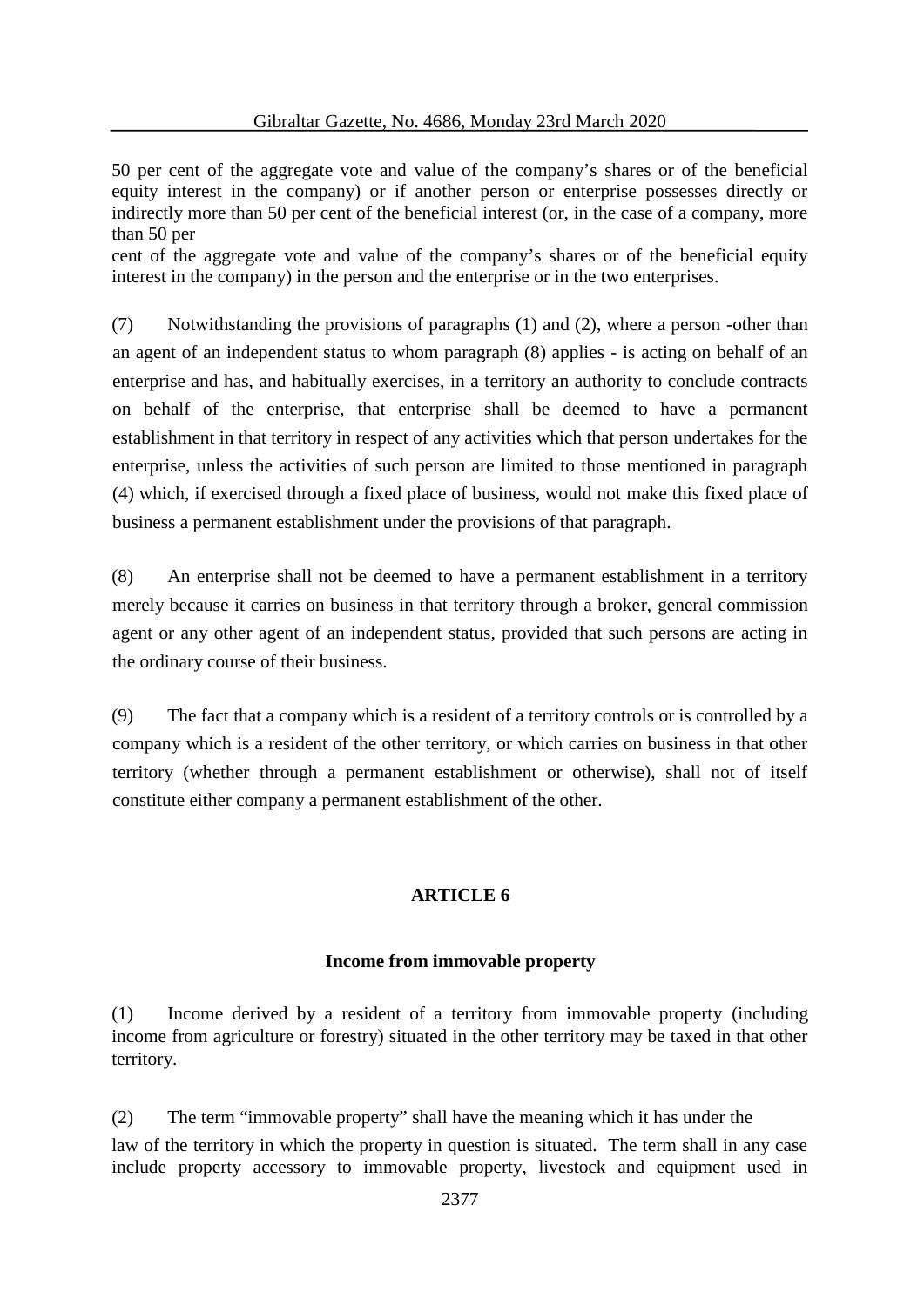agriculture and forestry, rights to which the provisions of general law respecting landed property apply, usufruct of immovable property and rights to variable or fixed payments as consideration for the working of, or the right to work, mineral deposits, sources and other natural resources; ships, boats and aircraft shall not be regarded as immovable property.

(3) The provisions of paragraph (1) shall apply to income derived from the direct use, letting, or use in any other form of immovable property.

(4) The provisions of paragraphs (1) and (3) shall also apply to the income from immovable property of an enterprise.

## **ARTICLE 7**

#### **Business profits**

(1) Profits of an enterprise of a territory shall be taxable only in that territory unless the enterprise carries on business in the other territory through a permanent establishment situated therein. If the enterprise carries on business as aforesaid, the profits that are attributable to the permanent establishment in accordance with the provisions of paragraph (2) may be taxed in that other territory.

(2) For the purposes of this Article and Article 22, the profits that are attributable in each territory to the permanent establishment referred to in paragraph (1) are the profits it might be expected to make, in particular in its dealings with other parts of the enterprise, if it were a separate and independent enterprise engaged in the same or similar activities under the same or similar conditions, taking into account the functions performed, assets used and risks assumed by the enterprise through the permanent establishment and through the other parts of the enterprise.

(3) Where, in accordance with paragraph (2), a territory adjusts the profits that are attributable to a permanent establishment of an enterprise of one of the territories and taxes accordingly profits of the enterprise that have been charged to tax in the other territory, the other territory shall, to the extent necessary to eliminate double taxation on these profits, make an appropriate adjustment to the amount of the tax charged on those profits. In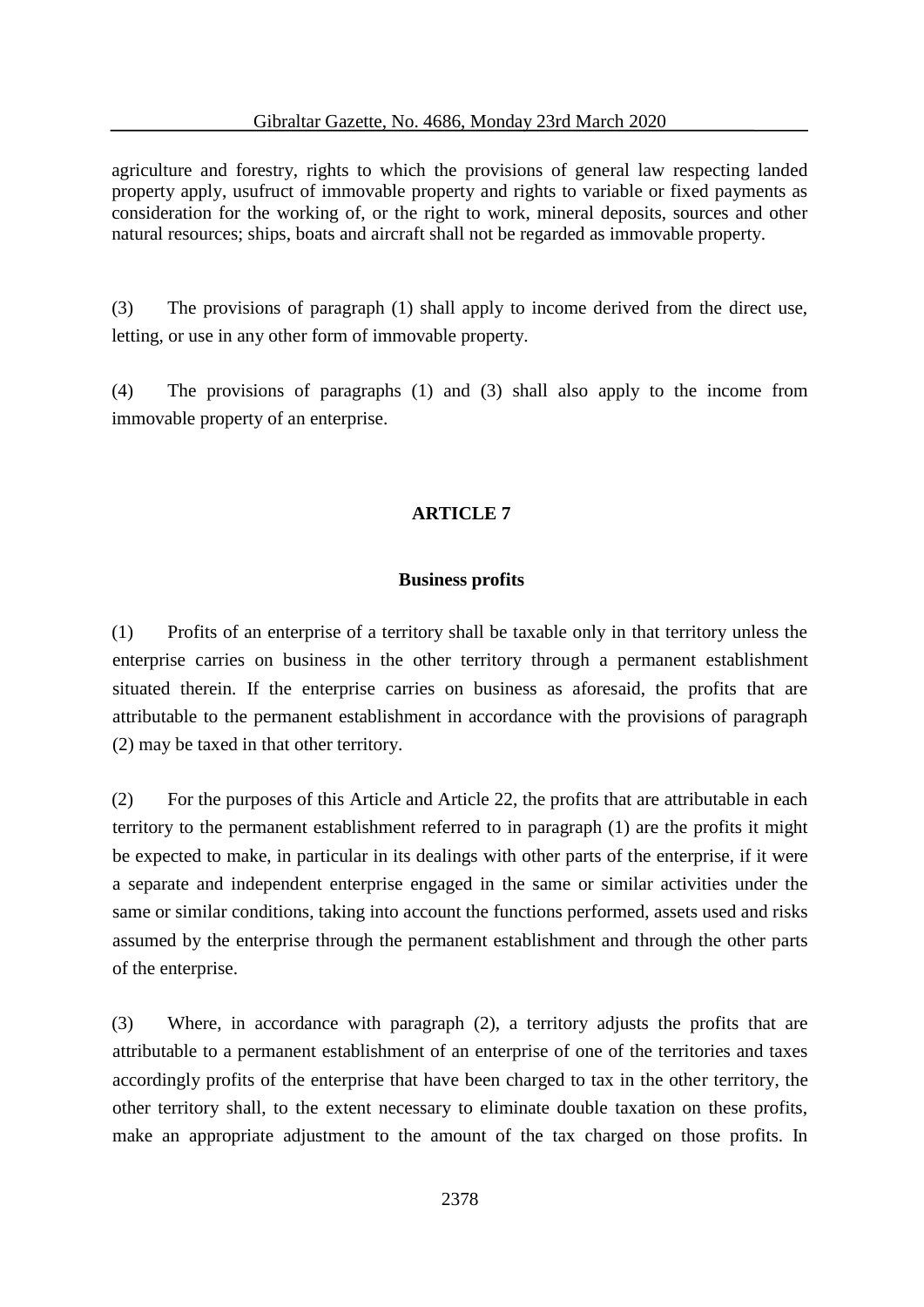determining such adjustment, the competent authorities of the territories shall if necessary consult each other.

(4) Where profits include items of income or capital gains which are dealt with separately in other Articles of this Agreement, then the provisions of those Articles shall not be affected by the provisions of this Article.

# **ARTICLE 8**

# **International shipping and air transport**

(1) Profits of an enterprise of a territory from the operation of ships or aircraft in international traffic shall be taxable only in that territory.

(2) For the purposes of this Article, profits from the operation of ships or aircraft in international traffic include:

- (a) profits from the rental on a bareboat basis of ships or aircraft; and
- (b) profits from the use, maintenance or rental of containers (including trailers and related equipment for the transport of containers) used for the transport of goods or merchandise;

where such rental or such use, maintenance or rental, as the case may be, is incidental to the operation of ships or aircraft in international traffic.

(3) The provisions of paragraph (1) shall also apply to profits from the participation in a pool, a joint business or an international operating agency.

# **ARTICLE 9**

# **Associated enterprises**

(1) Where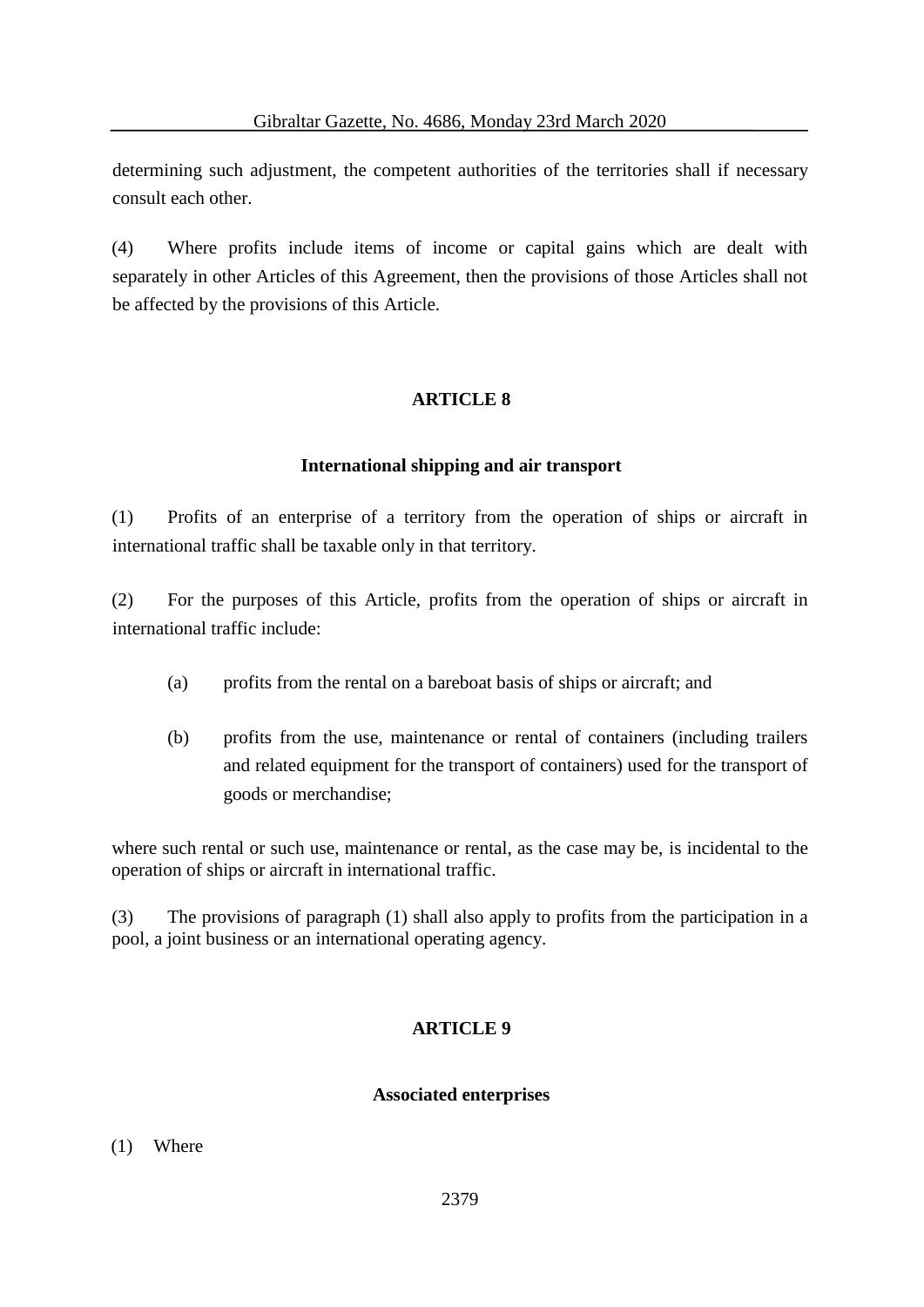- (a) an enterprise of a territory participates directly or indirectly in the management, control or capital of an enterprise of the other territory, or
- (b) the same persons participate directly or indirectly in the management, control or capital of an enterprise of a territory and an enterprise of the other territory,

and in either case conditions are made or imposed between the two enterprises in their commercial or financial relations which differ from those which would be made between independent enterprises, then any profits which would, but for those conditions, have accrued to one of the enterprises, but, by reason of those conditions, have not so accrued, may be included in the profits of that enterprise and taxed accordingly.

(2) Where a territory includes in the profits of an enterprise of that territory – and taxes accordingly – profits on which an enterprise of the other territory has been charged to tax in that other territory and the profits so included are profits which would have accrued to the enterprise of the first-mentioned territory if the conditions made between the two enterprises had been those which would have been made between independent enterprises, then that other territory shall make an appropriate adjustment to the amount of the tax charged therein on those profits. In determining such adjustment, due regard shall be had to the other provisions of this Agreement and the competent authorities of the territories shall if necessary consult each other.

## **ARTICLE 10**

## **Dividends**

(1) Dividends paid by a company which is a resident of a territory to a resident of the other territory may be taxed in that other territory.

(2) However, dividends paid by a company which is a resident of a territory may also be taxed in that territory and according to the laws of that territory, but if the beneficial owner of the dividends is a resident of the other territory:

- (a) except as provided in subparagraph (b), such dividends shall be exempt from tax in the territory of which the company paying the dividends is a resident;
- (b) where dividends are paid out of income (including gains) derived directly or indirectly from immovable property within the meaning of Article 6 by an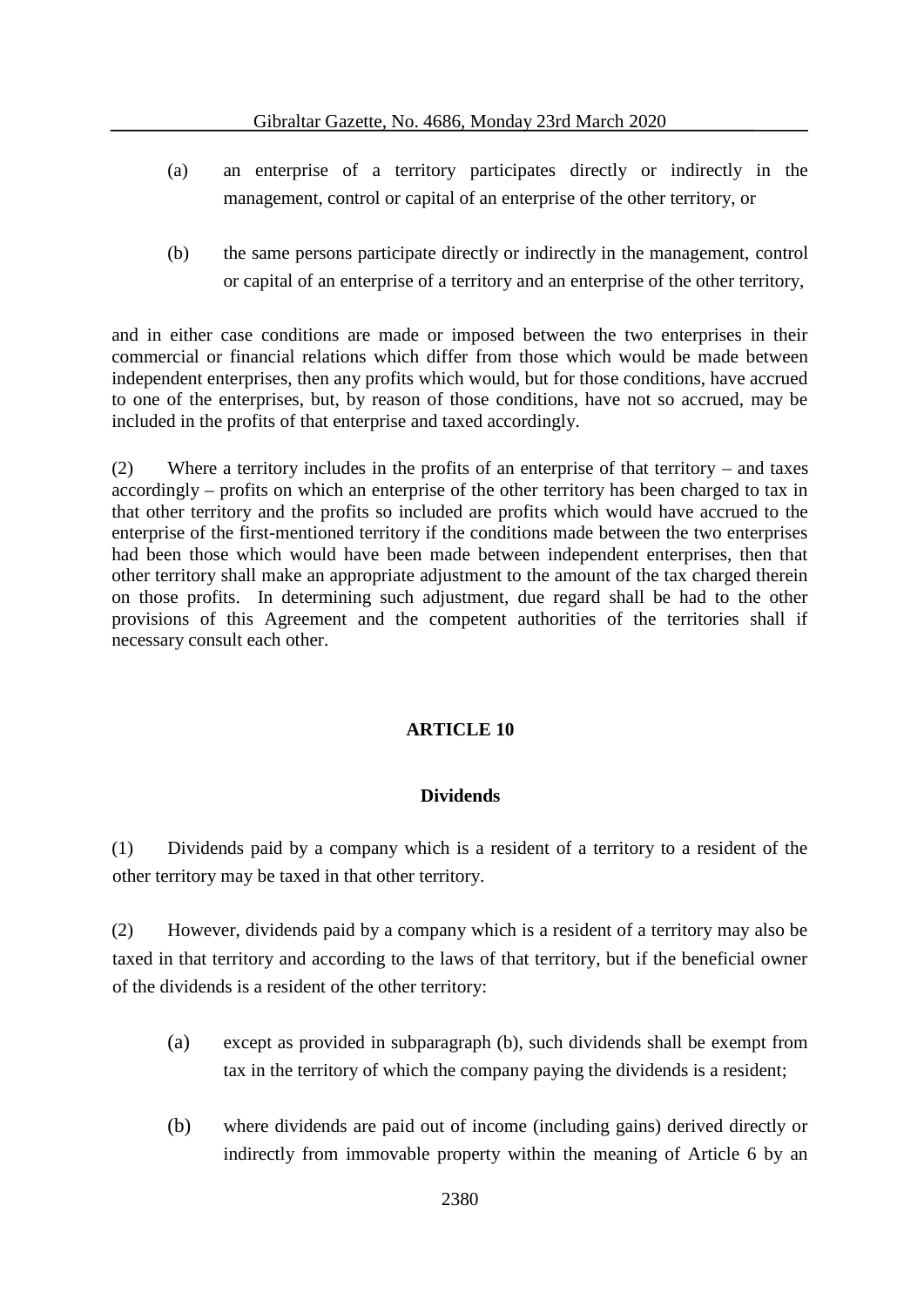investment vehicle which distributes most of this income annually and whose income from such immovable property is exempted from tax, the tax charged by the territory of which the company paying the dividends is a resident shall not exceed 15 per cent of the gross amount of the dividends other than where the beneficial owner of the dividends is a pension scheme established in the other territory, where the exemption provided in subparagraph (a) shall apply.

This paragraph shall not affect the taxation of the company in respect of the profits out of which the dividends are paid.

(3) The term "dividends" as used in this Article means income from shares, or other rights, not being debt-claims, participating in profits, as well as any other item which is treated as income from shares by the taxation laws of the territory of which the company making the distribution is a resident.

(4) The provisions of paragraphs (1) and (2) shall not apply if the beneficial owner of the dividends, being a resident of a territory, carries on business in the other territory of which the company paying the dividends is a resident through a permanent establishment situated therein and the holding in respect of which the dividends are paid is effectively connected with such permanent establishment. In such case the provisions of Article 7 shall apply.

(5) Where a company which is a resident of a territory derives profits or income from the other territory, that other territory may not impose any tax on the dividends paid by the company, except insofar as such dividends are paid to a resident of that other territory or insofar as the holding in respect of which the dividends are paid is effectively connected with a permanent establishment situated in that other territory, nor subject the company's undistributed profits to a tax on undistributed profits, even if the dividends paid or the undistributed profits consist wholly or partly of profits or income arising in that other territory.

#### **ARTICLE 11**

#### **Interest**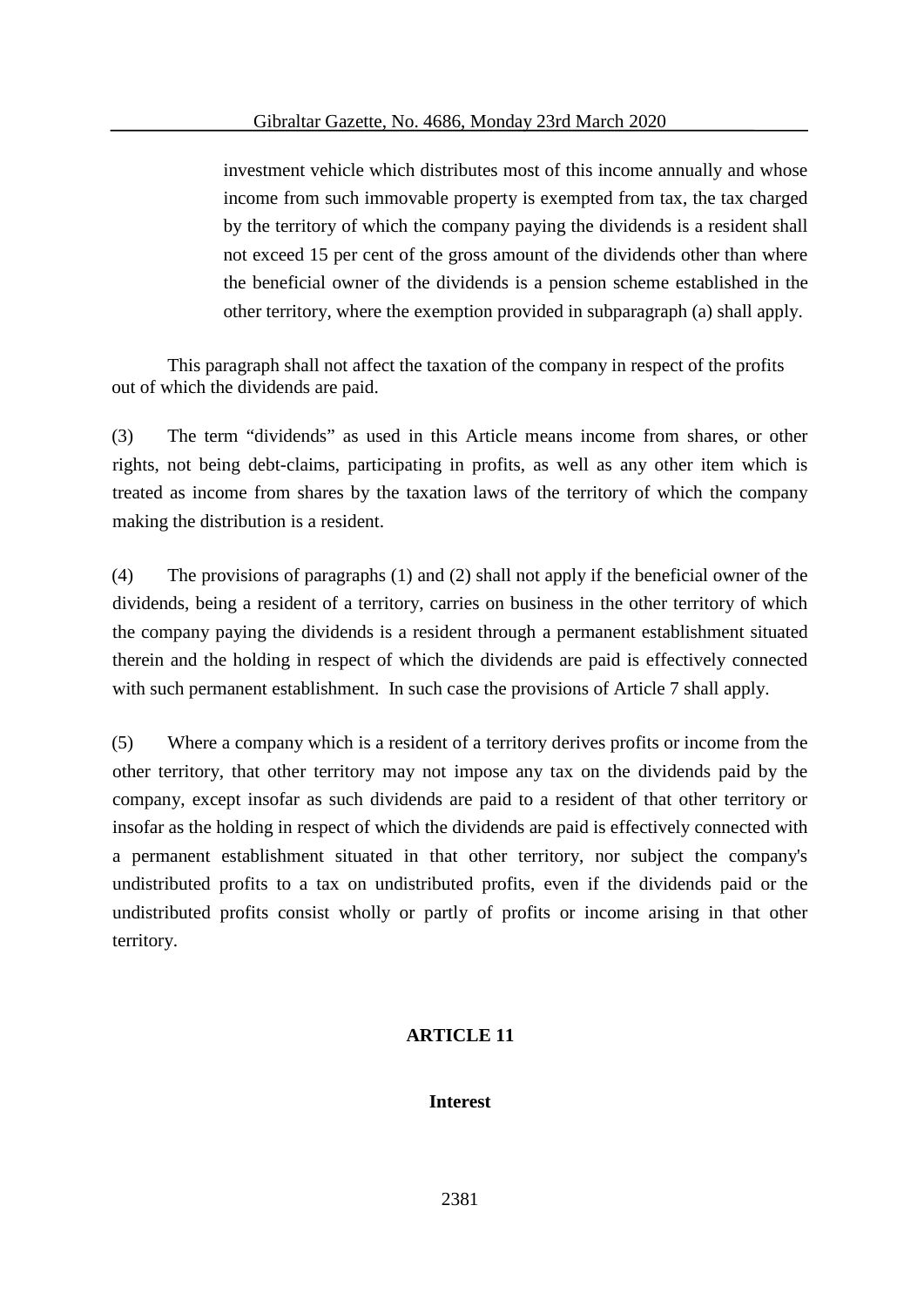(1) Interest arising in a territory and beneficially owned by a resident of the other territory may be taxed in that other territory.

(2) However, interest arising in a territory may also be taxed in that territory according to the laws of that territory, but if the beneficial owner of the interest is a resident of the other territory and at least one of the conditions mentioned in paragraph (3) is met, that interest shall be taxable only in that other territory.

(3) The conditions mentioned in paragraph (2) are that:

- (a) the interest is beneficially owned by:
	- (i) that other territory itself, one of its political subdivisions, local authorities, its Central Bank, or its statutory bodies;
	- (ii) an individual;
	- (iii) a company in whose principal class of shares there is substantial and regular trading on a recognised stock exchange;
	- (iv) a company less than 25 per cent of whose shares or other rights are owned, directly or indirectly, by persons who are not residents of that other territory;
	- (v) a pension scheme;
	- (vi) a bank or building society;
	- (vii) any other financial institution unrelated to and dealing wholly independently with the payer; (the term "other financial institution" here means an enterprise substantially deriving its profits by raising debt finance in the financial markets or by taking deposits at interest and using those funds in carrying on a business of providing finance); or
	- (viii) any other person provided that the competent authority of the territory which has to grant the benefits determines that the establishment, acquisition or maintenance of that person, or the conduct of its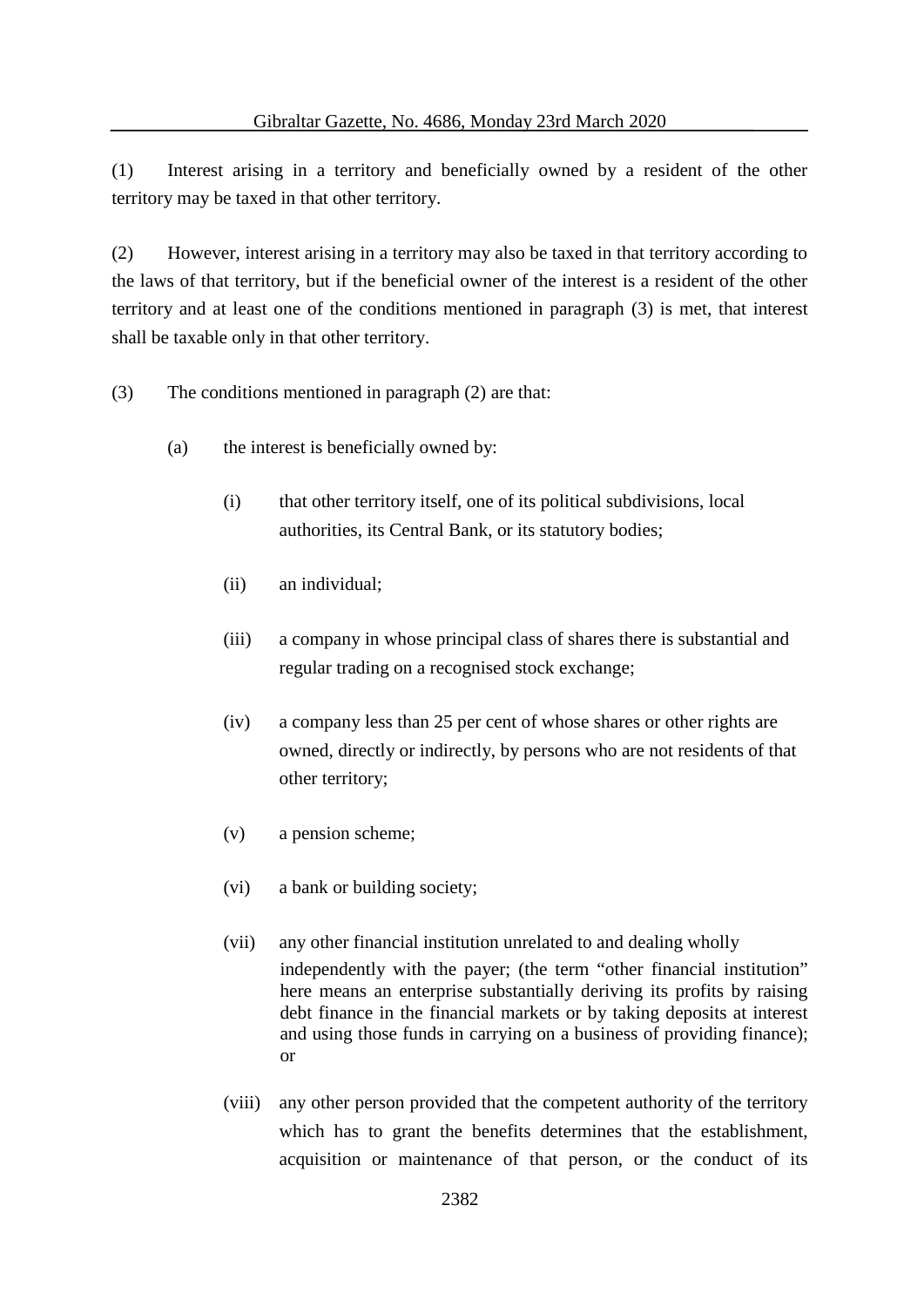operations, does not have as its principal purpose or one of its principal purposes to secure the benefits of this Article; or

(b) the interest is paid by a territory, one of its political subdivisions, local authorities or statutory bodies.

(4) For the purposes of paragraphs (2) and (3), the term "statutory bodies" includes any institution wholly or mainly owned directly or indirectly by the Government of either territory as may be agreed from time to time by exchange of letters between the competent authorities of the territories.

(5) The term "interest" as used in this Article means income from debt-claims of every kind, whether or not secured by mortgage and whether or not carrying a right to participate in the debtor's profits, and in particular, income from government securities and income from bonds or debentures. The term shall not include any item which is treated as a dividend under the provisions of Article 10.

(6) The provisions of paragraphs (1) and (2) shall not apply if the beneficial owner of the interest, being a resident of a territory, carries on business in the other territory in which the interest arises through a permanent establishment situated therein and the debt-claim in respect of which the interest is paid is effectively connected with such permanent establishment. In such case the provisions of Article 7 shall apply.

(7) Interest shall be deemed to arise in a territory when the payer is a resident of that territory. Where, however, the person paying the interest, whether he is a resident of a territory or not, has in a territory a permanent establishment in connection with which the indebtedness on which the interest is paid was incurred, and such interest is borne by such permanent establishment, then such interest shall be deemed to arise in the territory in which the permanent establishment is situated.

(8) Where, by reason of a special relationship between the payer and the beneficial owner or between both of them and some other person, the amount of the interest paid exceeds, for whatever reason, the amount which would have been agreed upon by the payer and the beneficial owner in the absence of such relationship, the provisions of this Article shall apply only to the last-mentioned amount. In such case, the excess part of the payments shall remain taxable according to the laws of each territory, due regard being had to the other provisions of this Agreement.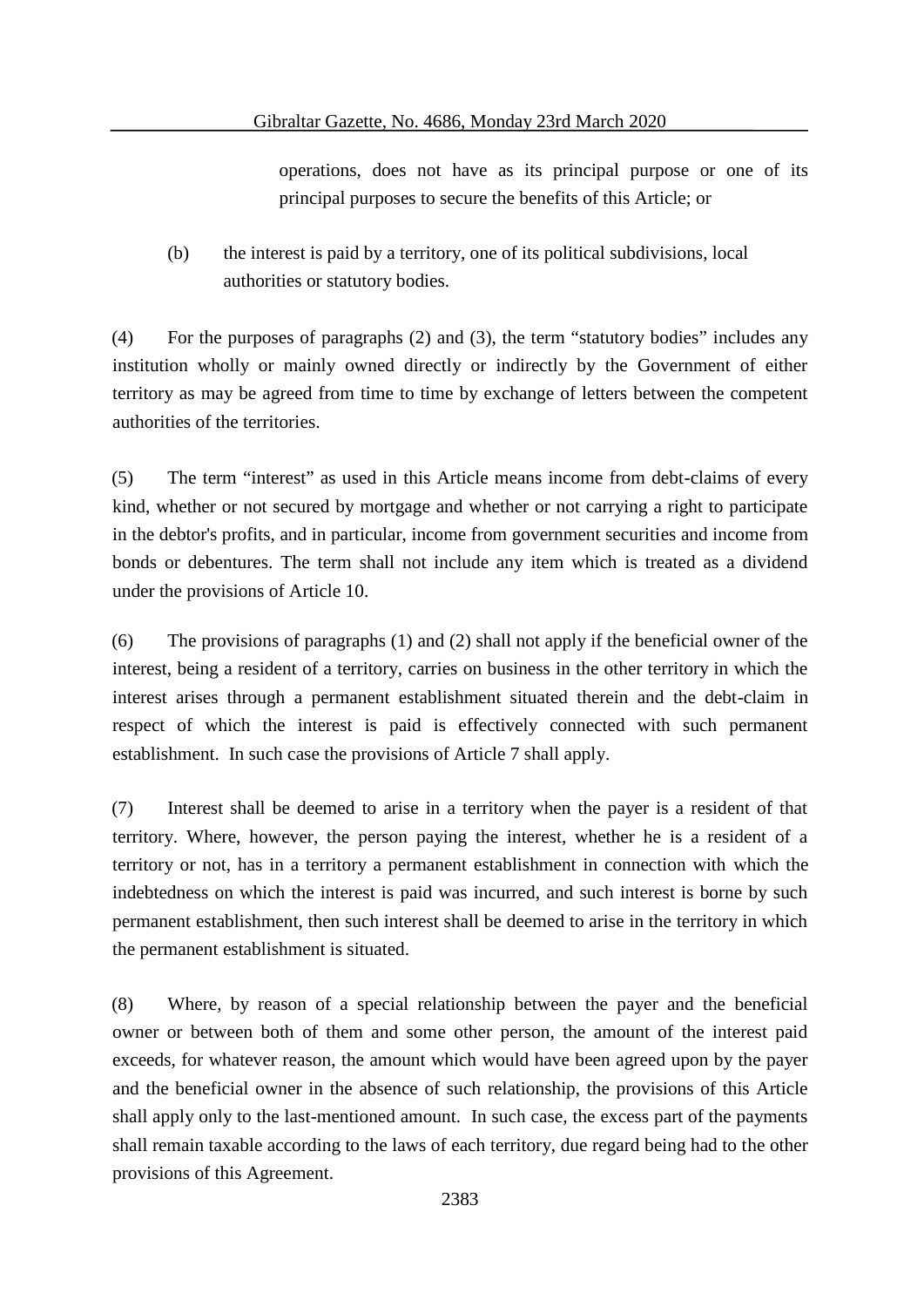# **Royalties**

(1) Royalties arising in a territory and beneficially owned by a resident of the other territory may be taxed in that other territory.

(2) However, royalties arising in a territory may also be taxed in that territory according to the laws of that territory, but if the beneficial owner of the royalties is a resident of the other territory and at least one of the conditions mentioned in paragraph (3) is met, those royalties shall be taxable only in that other territory.

(3) The conditions mentioned in paragraph (2) are that the royalties are beneficially owned by:

- (a) that other territory itself, one of its political subdivisions, local authorities, or its statutory bodies;
- (b) an individual;
- (c) a company in whose principal class of shares there is substantial and regular trading on a recognised stock exchange;
- (d) a company less than 25 per cent of whose shares or other rights are owned, directly or indirectly, by persons who are not residents of that other territory; or
- (e) any other person provided that the competent authority of the territory which has to grant the benefits determines that the establishment, acquisition or maintenance of that person, or the conduct of its operations, does not have as its principal purpose or one of its principal purposes to secure the benefits of this Article.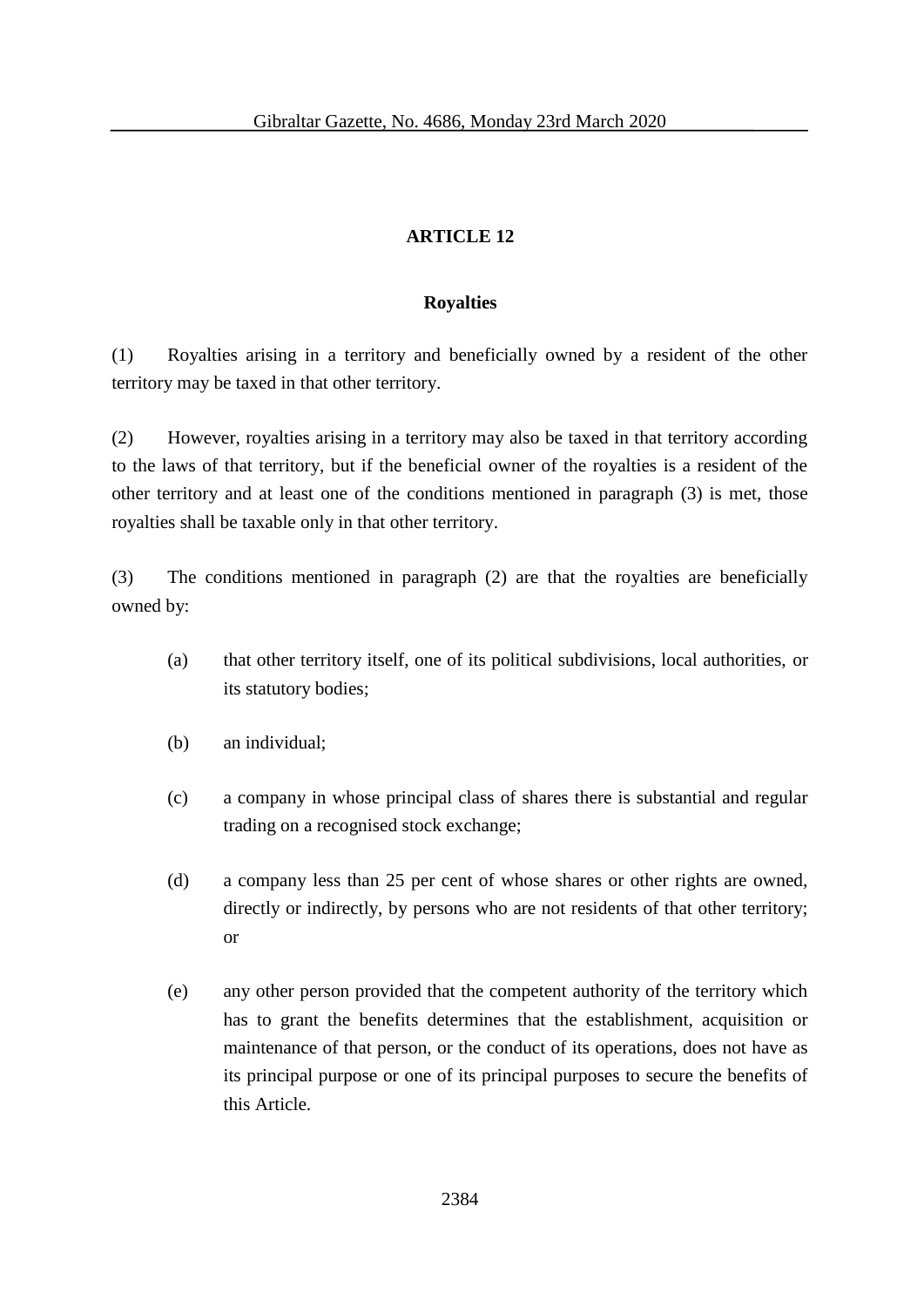(4) For the purposes of paragraphs (2) and (3), the term "statutory bodies" includes any institution wholly or mainly owned directly or indirectly by the Government of either territory as may be agreed from time to time by exchange of letters between the competent authorities of the territories.

(5) The term "royalties" as used in this Article means payments of any kind received as a consideration for the use of, or the right to use, any copyright of literary, artistic or scientific work including cinematograph films, any patent, trade mark, design or model, plan, secret formula or process, or for information (know-how) concerning industrial, commercial or scientific experience.

(6) The provisions of paragraphs (1) and (2) shall not apply if the beneficial owner of the royalties, being a resident of a territory, carries on business in the other territory in which the royalties arise through a permanent establishment situated therein and the right or property in respect of which the royalties are paid is effectively connected with such permanent establishment. In such case the provisions of Article 7 shall apply.

(7) Royalties shall be deemed to arise in a territory when the payer is a resident of that territory. Where, however, the person paying the royalties, whether he is a resident of a territory or not, has in a territory a permanent establishment in connection with which the liability to pay the royalties was incurred, and such royalties are borne by such permanent establishment, then such royalties shall be deemed to arise in the territory in which the permanent establishment is situated.

(8) Where, by reason of a special relationship between the payer and the beneficial owner or between both of them and some other person, the amount of the royalties paid exceeds, for whatever reason, the amount which would have been agreed upon by the payer and the beneficial owner in the absence of such relationship, the provisions of this Article shall apply only to the last-mentioned amount. In such case, the excess part of the payments shall remain taxable according to the laws of each territory, due regard being had to the other provisions of this Agreement.

# **ARTICLE 13**

# **Capital gains**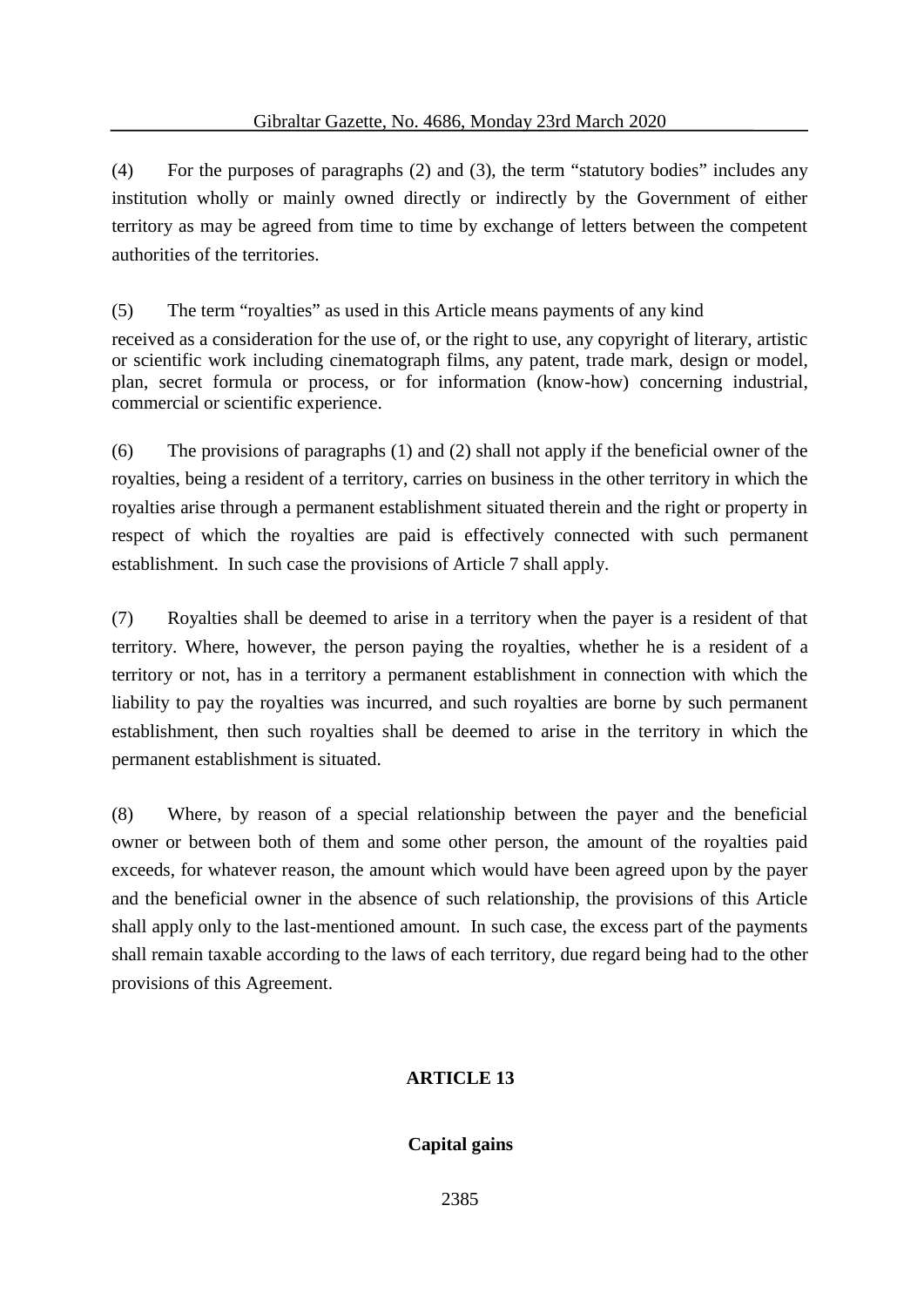(1) Gains derived by a resident of a territory from the alienation of immovable property referred to in Article 6 and situated in the other territory may be taxed in that other territory.

(2) Gains derived by a resident of a territory from the alienation of shares or comparable interests, such as interests in a partnership or trust, other than the excluded interests mentioned in paragraph (3) below, deriving more than 50 per cent of their value directly or indirectly from immovable property, as defined in Article 6, situated in the other territory may be taxed in that other territory.

(3) The excluded interests referred to in paragraph (2) are shares, and comparable interests, in which there is substantial and regular trading on a recognised stock exchange other than shares, or comparable interests, in an investment vehicle which distributes income (including gains) derived directly or indirectly from immovable property within the meaning of Article 6 and where most of that income is exempt from tax and distributed annually.

(4) Gains from the alienation of movable property forming part of the business property of a permanent establishment which an enterprise of a territory has in the other territory, including such gains from the alienation of such a permanent establishment (alone or with the whole enterprise), may be taxed in that other territory.

(5) Gains that an enterprise of a territory that operates ships or aircraft in international traffic derives from the alienation of such ships or aircraft, or from movable property pertaining to the operation of such ships or aircraft, shall be taxable only in that territory.

(6) Gains from the alienation of any property other than that referred to in paragraphs (1), (2), (4) and (5) shall be taxable only in the territory of which the alienator is a resident.

## **ARTICLE 14**

#### **Income from employment**

(1) Subject to the provisions of Articles 15, 17, and 18, salaries, wages and other similar remuneration derived by a resident of a territory in respect of an employment shall be taxable only in that territory unless the employment is exercised in the other territory. If the employment is so exercised, such remuneration as is derived therefrom may be taxed in that other territory.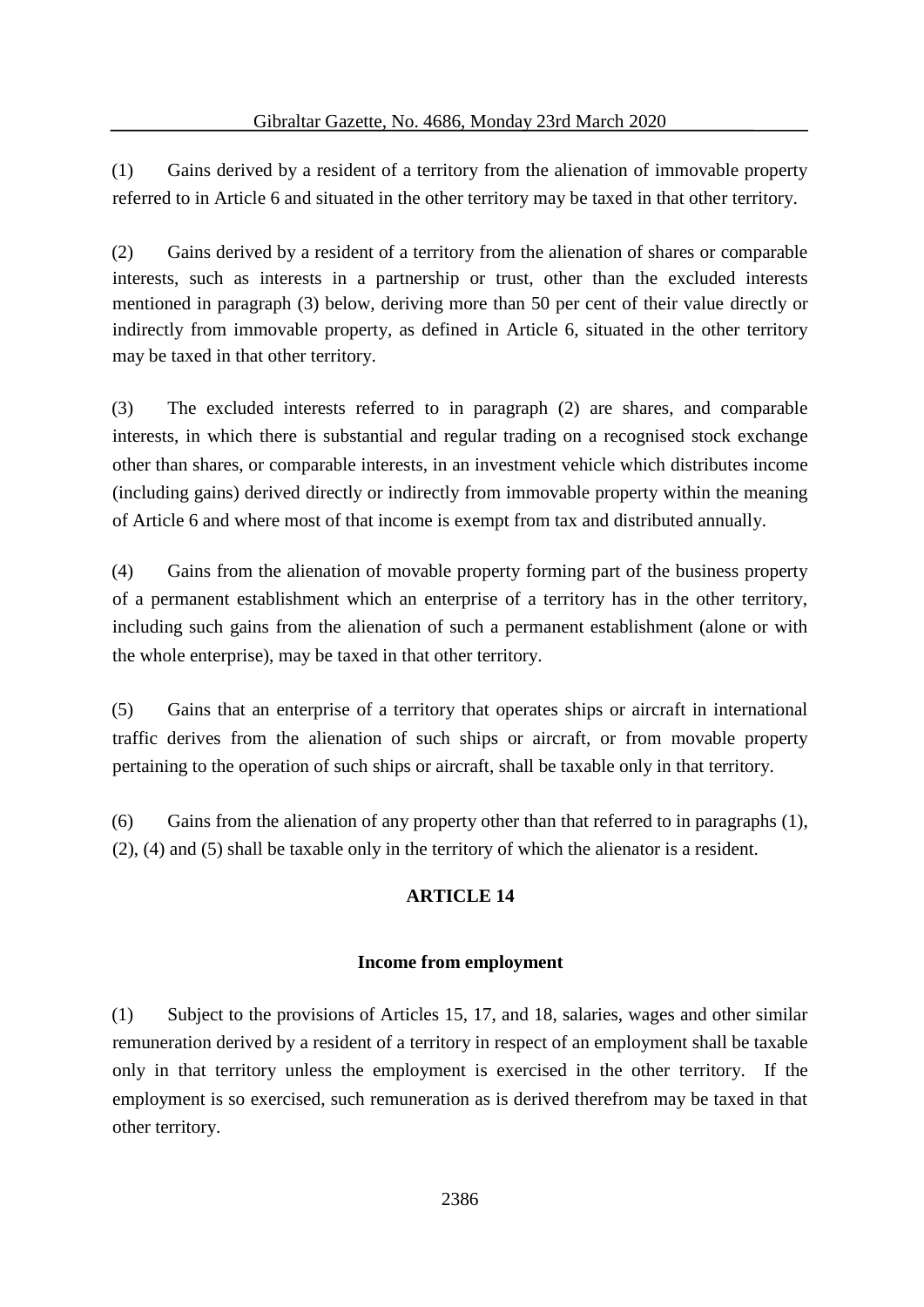(2) Notwithstanding the provisions of paragraph (1), remuneration derived by a resident of a territory in respect of an employment exercised in the other territory shall be taxable only in the first-mentioned territory if:

- (a) the recipient is present in the other territory for a period or periods not exceeding in the aggregate 183 days in any twelve month period commencing or ending in the fiscal year concerned; and
- (b) the remuneration is paid by, or on behalf of, an employer who is not a resident of the other territory; and
- (c) the remuneration is not borne by a permanent establishment which the employer has in the other territory.

(3) Notwithstanding the preceding provisions of this Article, remuneration derived by a resident of a territory in respect of an employment, as a member of the regular complement of a ship or aircraft, that is exercised aboard a ship or aircraft operated in international traffic, other than aboard a ship or aircraft operated solely within the other territory, shall be taxable only in the first-mentioned territory.

## **ARTICLE 15**

#### **Directors' fees**

Directors' fees and other similar payments derived by a resident of a territory in his capacity as a member of the board of directors of a company which is a resident of the other territory may be taxed in that other territory.

#### **ARTICLE 16**

#### **Artistes and sportsmen**

(1) Notwithstanding the provisions of Article 14, income derived by a resident of a territory as an entertainer, such as a theatre, motion picture, radio or television artiste, or a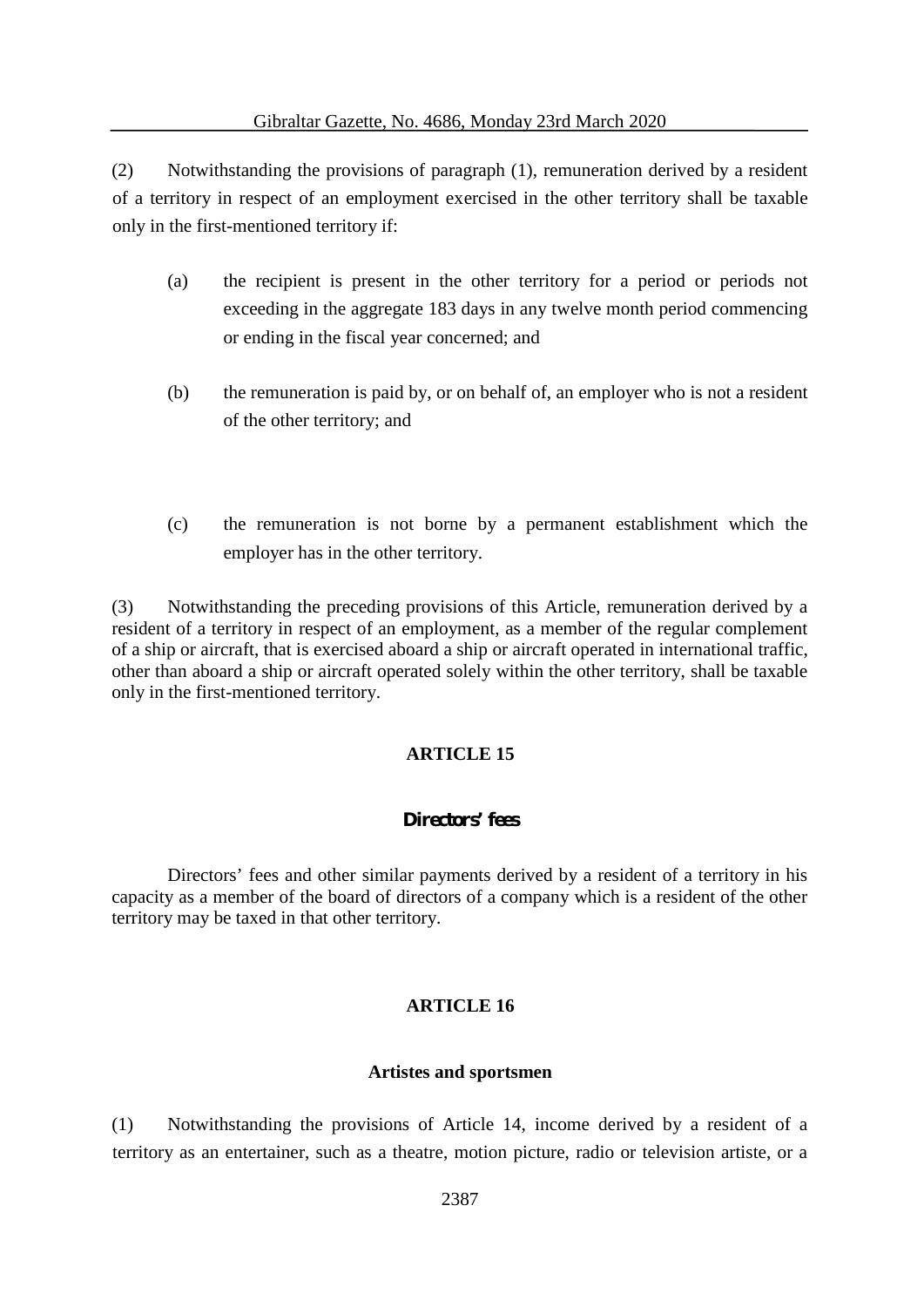musician, or as a sportsman, from his personal activities as such exercised in the other territory, may be taxed in that other territory.

(2) Where income in respect of personal activities exercised by an entertainer or a sportsman in his capacity as such accrues not to the entertainer or sportsman himself but to another person, that income may, notwithstanding the provisions of Articles 7 and 14, be taxed in the territory in which the activities of the entertainer or sportsman are exercised.

#### **ARTICLE 17**

#### **Pensions**

Pensions and other similar remuneration arising in a territory may be taxed in that territory.

## **ARTICLE 18**

#### **Government service**

(1) (a) Salaries, wages and other similar remuneration, other than a pension, paid by a territory or a political subdivision or a local authority thereof to an individual in respect of services rendered to that territory or subdivision or authority shall be taxable only in that territory.

(b) However, such salaries, wages and other similar remuneration shall be taxable only in the other territory if the services are rendered in that territory and the individual is a resident of that territory who did not become a resident of that territory solely for the purpose of rendering the services.

(2) The provisions of Articles 14, 15, 16 and 17 shall apply to salaries, wages, pensions, and other similar remuneration in respect of services rendered in connection with a business carried on by a territory or a political subdivision or a local authority thereof.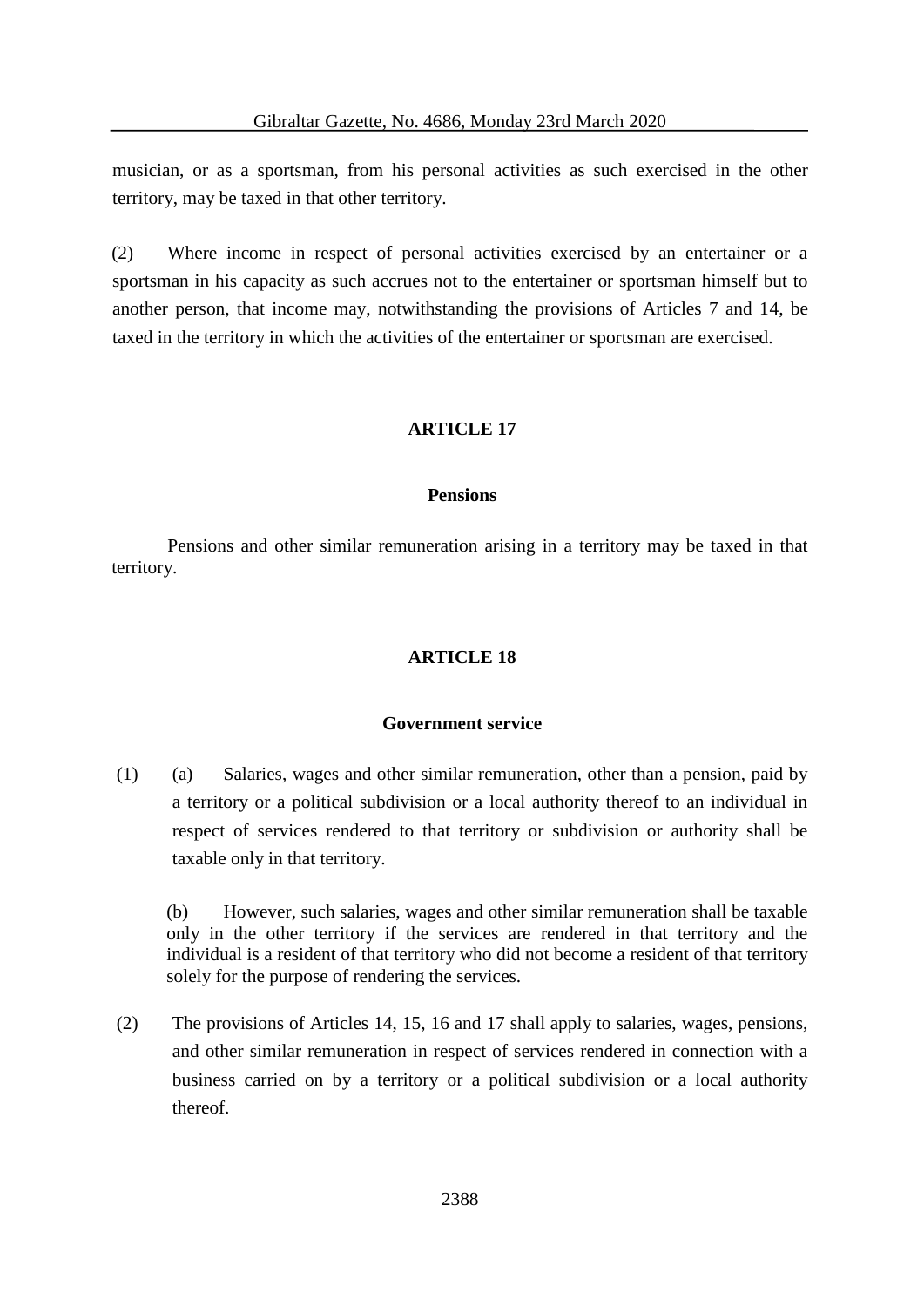#### **Students**

Payments which a student or business apprentice who is or was immediately before visiting a territory a resident of the other territory and who is present in the first-mentioned territory solely for the purpose of his education or training receives for the purpose of his maintenance, education or training shall not be taxed in that territory, provided that such payments arise from sources outside that territory.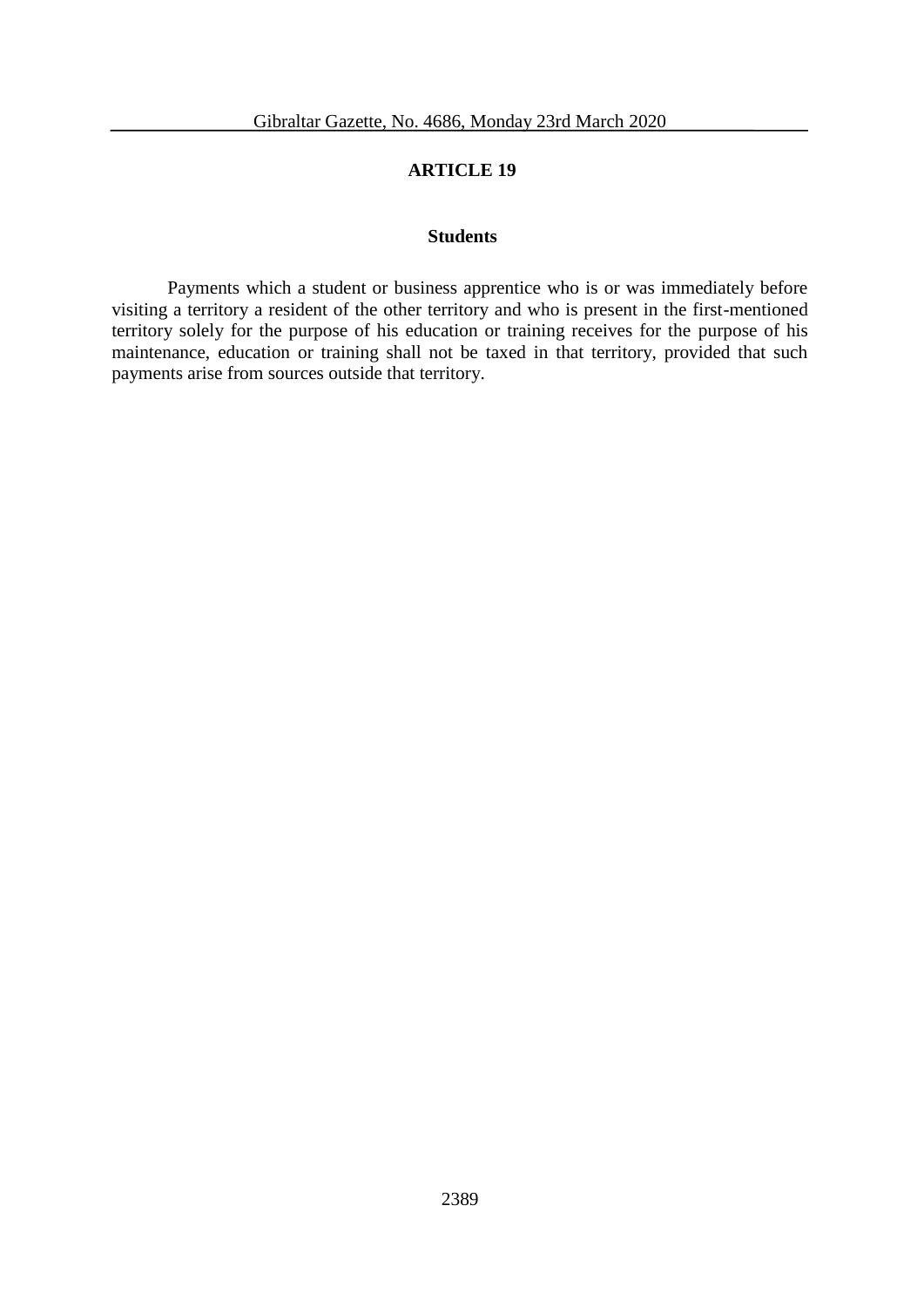# **Other income**

(1) Items of income beneficially owned by a resident of a territory, wherever arising, not dealt with in the foregoing Articles of this Agreement shall be taxable only in that territory.

(2) Notwithstanding the provisions of paragraph (1), where an amount of income is paid to a resident of a territory out of income received by trustees or personal representatives administering the estates of deceased persons and those trustees or personal representatives are residents of the other territory, that amount shall be treated as arising from the same sources, and in the same proportions, as the income received by the trustees or personal representatives out of which that amount is paid.

Any tax paid by the trustees or personal representatives in respect of the income paid to the beneficiary shall be treated as if it had been paid by the beneficiary.

(3) The provisions of paragraph (1) shall not apply to income, other than income from immovable property as defined in paragraph (2) of Article 6, if the beneficial owner of such income, being a resident of a territory, carries on business in the other territory through a permanent establishment situated therein and the right or property in respect of which the income is paid is effectively connected with such permanent establishment. In such case the provisions of Article 7 shall apply.

(4) Where, by reason of a special relationship between the resident referred to in paragraph 1 and some other person, or between both of them and some third person, the amount of the income referred to in that paragraph exceeds the amount (if any) which would have been agreed upon between them in the absence of such a relationship, the provisions of this Article shall apply only to the last-mentioned amount. In such a case, the excess part of the income shall remain taxable according to the laws of each territory, due regard being had to the other applicable provisions of this Agreement.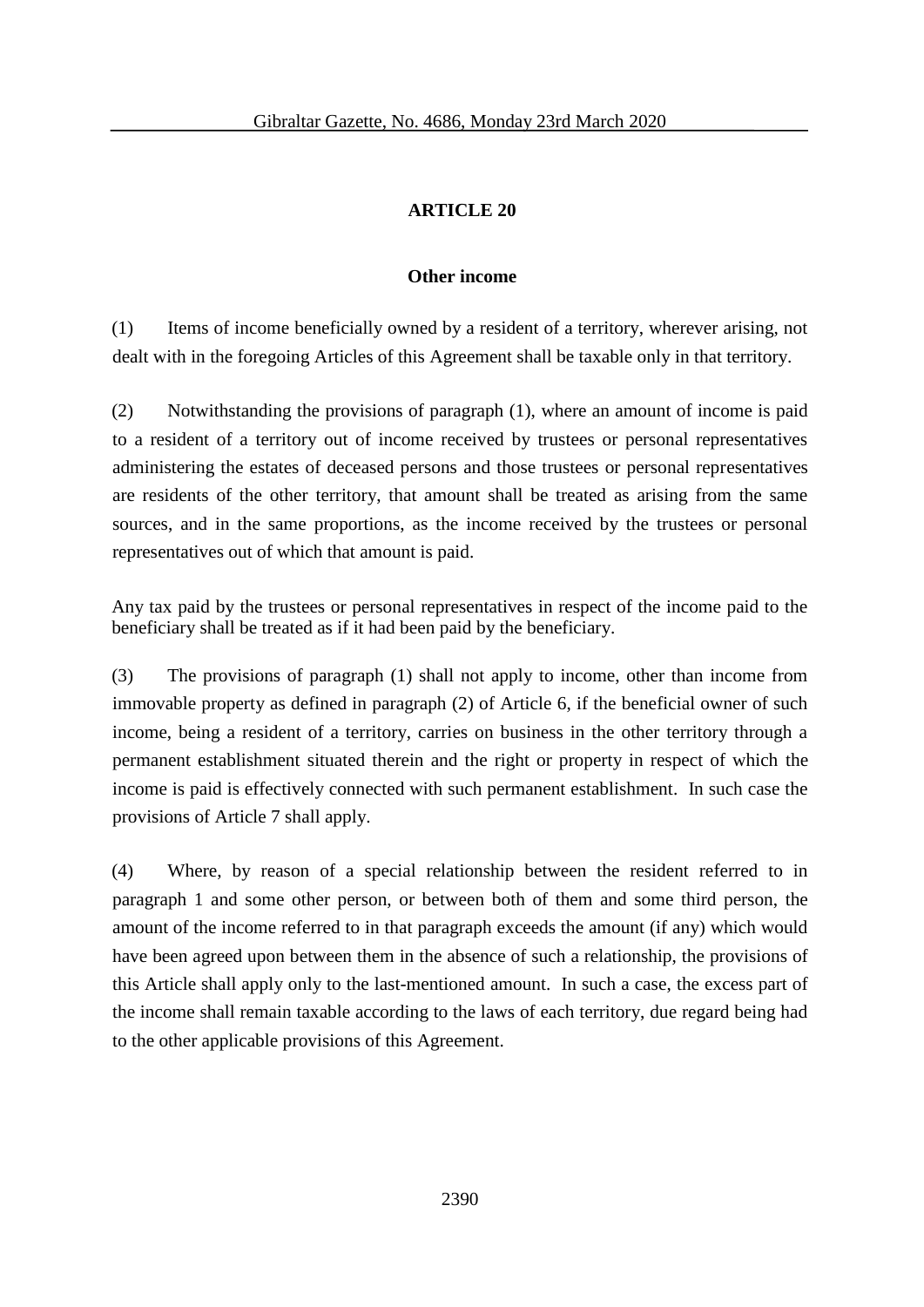# **Miscellaneous rules applicable to certain offshore activities**

(1) The provisions of this Article shall apply notwithstanding any other provision of this Agreement.

(2) In this Article the term "offshore activities" means activities which are carried on offshore in a territory in connection with the exploration or exploitation of the seabed and subsoil and their natural resources situated in that territory.

(3) An enterprise of a territory which carries on offshore activities in the other territory shall, subject to paragraphs (4) and (5) be deemed to be carrying on business in that other territory through a permanent establishment situated therein.

(4) The provisions of paragraph (3) shall not apply where the offshore activities are carried on in the other territory for a period or periods not exceeding in the aggregate 30 days in any twelve month period beginning or ending in the fiscal year concerned. For the purposes of this paragraph:

- (a) where an enterprise of a territory carrying on offshore activities in the other territory is associated with another enterprise carrying on substantially similar offshore activities there, the former enterprise shall be deemed to be carrying on all such activities of the latter enterprise, with the exception of activities which are carried on at the same time as its own activities:
- (b) an enterprise shall be regarded as associated with another enterprise if one participates directly or indirectly in the management, control or capital of the other or if the same person or persons participate directly or indirectly in the management, control or capital of both enterprises;
- (5) Profits derived by a resident of a territory from:
	- (a) the transportation, in connection with offshore activities, of supplies or personnel by ship or aircraft to or between places where such activities are being carried on; or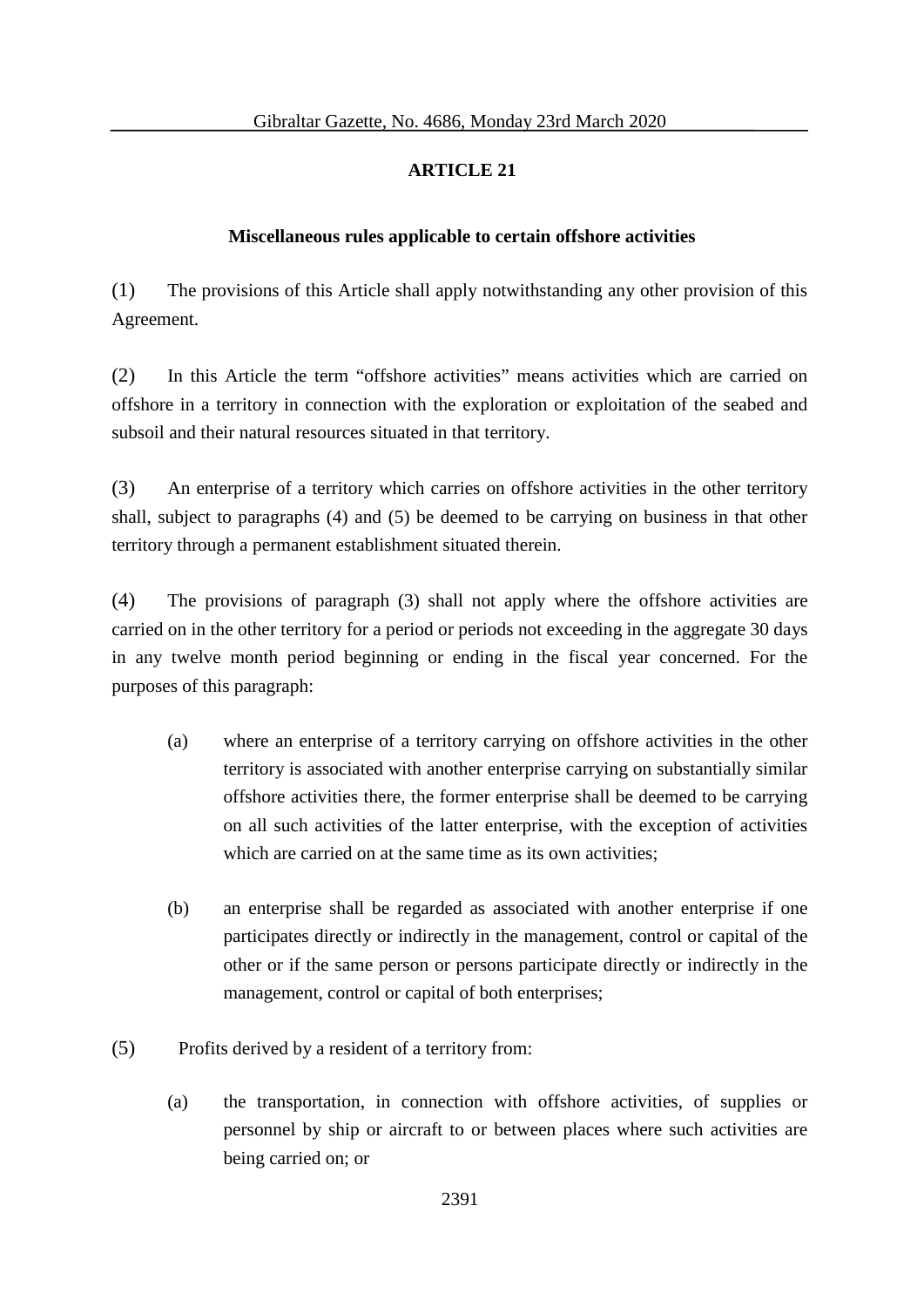(b) the operation of ships for towing or anchor handling in connection with such activities;

shall be taxable only in that territory.

(6) Income derived by a resident of a territory from exploration or exploitation rights and gains derived by a resident of a territory from the alienation of such rights or from the alienation of:

- (a) property situated in the other territory and used in connection with offshore activities carried on in that other territory; or
- (b) shares deriving their value or the greater part of their value directly or indirectly from such rights or such property or from such rights and such property taken together;

may be taxed in that other territory. In this paragraph "exploration or exploitation rights" means rights to assets to be produced by the exploration or exploitation of the seabed and subsoil and their natural resources in the other territory, including rights to interests in or to the benefit of such assets.

(7) Subject to paragraph (8) of this Article, salaries, wages and similar remuneration derived by a resident of one of the territories from an employment connected with offshore activities in the other territory may, to the extent that the duties are performed offshore in that other territory, be taxed in that other territory.

(8) Salaries, wages and similar remuneration derived by a resident of one of the territories from an employment exercised aboard a ship or aircraft undertaking transportation referred to in subparagraph (a) of paragraph (5), or aboard a ship undertaking operations referred to in subparagraph (b) of paragraph (5) shall be taxable only in the territory of which the employee is a resident.

# **ARTICLE 22**

# **Elimination of double taxation**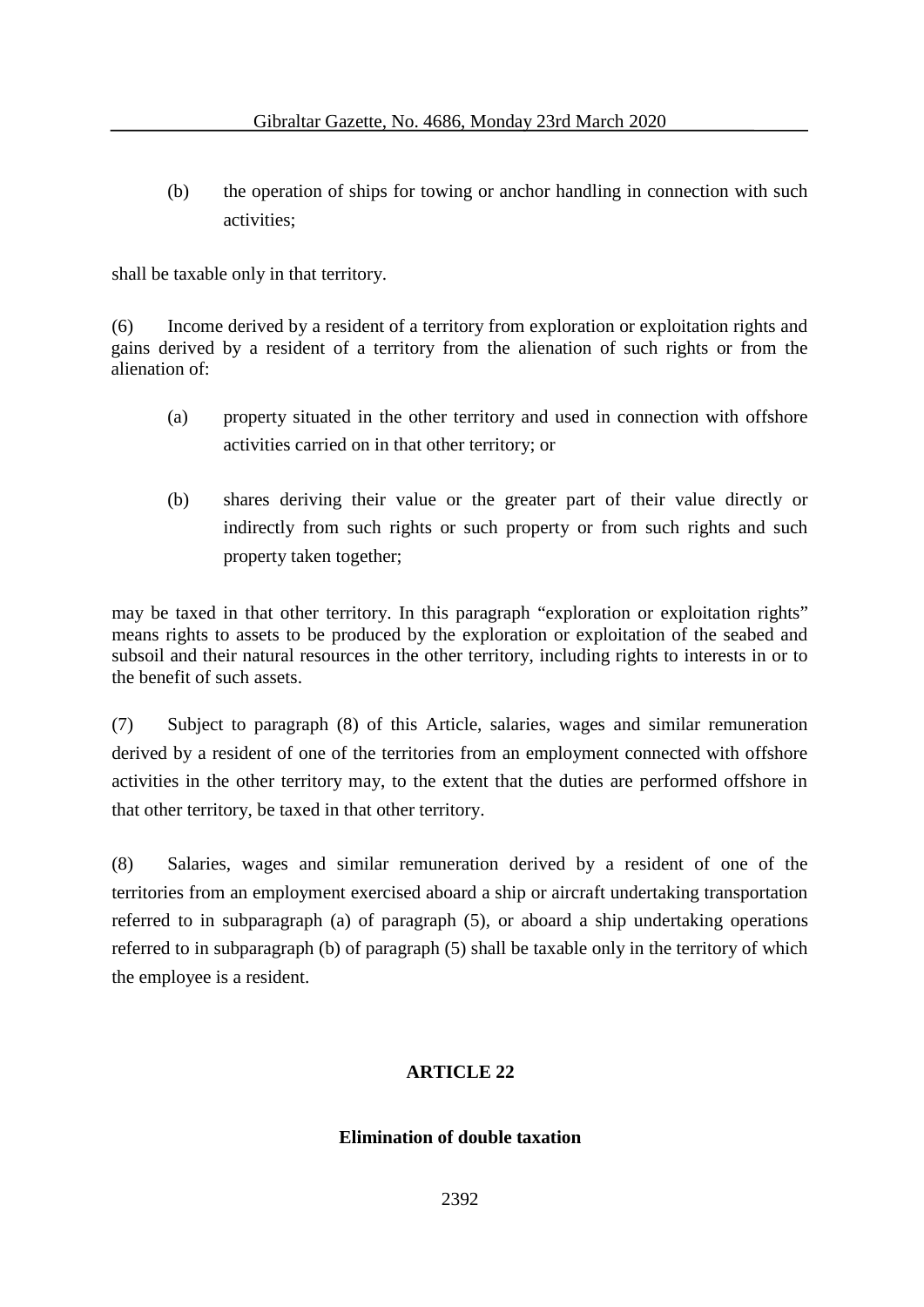- (1) In the case of Gibraltar, double taxation shall be avoided as follows:
	- (a) when imposing tax on its residents, Gibraltar may include in the basis upon which such taxes are imposed the items of income, which, according to the provisions of this Agreement, may be taxed in the United Kingdom;
	- (b) where a resident of Gibraltar derives income which, in accordance with the provisions of this Agreement, may be taxed in the United Kingdom, Gibraltar shall allow as a deduction from the tax on the income of that resident, an amount equal to the lesser of the Gibraltar tax due under the laws of Gibraltar or the United Kingdom tax due on that same income under the laws of the United Kingdom.

(2) Subject to the provisions of the law of the United Kingdom regarding the allowance as a credit against United Kingdom tax of tax payable in a territory outside the United Kingdom or, as the case may be, regarding the exemption from United Kingdom tax of a dividend arising in a territory outside the United Kingdom or of the profits of a permanent establishment situated in a territory outside the United Kingdom (which shall not affect the general principle hereof):

- (a) Gibraltar tax payable under the laws of Gibraltar and in accordance with this Agreement, whether directly or by deduction, on profits, income or chargeable gains from sources within Gibraltar (excluding in the case of a dividend tax payable in respect of the profits out of which the dividend is paid) shall be allowed as a credit against any United Kingdom tax computed by reference to the same profits, income or chargeable gains by reference to which the Gibraltar tax is computed;
- (b) a dividend which is paid by a company which is a resident of Gibraltar to a company which is a resident of the United Kingdom shall be exempted from United Kingdom tax when the exemption is applicable and the conditions for exemption under the law of the United Kingdom are met;
- (c) the profits of a permanent establishment in Gibraltar of a company which is a resident of the United Kingdom shall be exempted from United Kingdom tax when the exemption is applicable and the conditions for exemption under the law of the United Kingdom are met;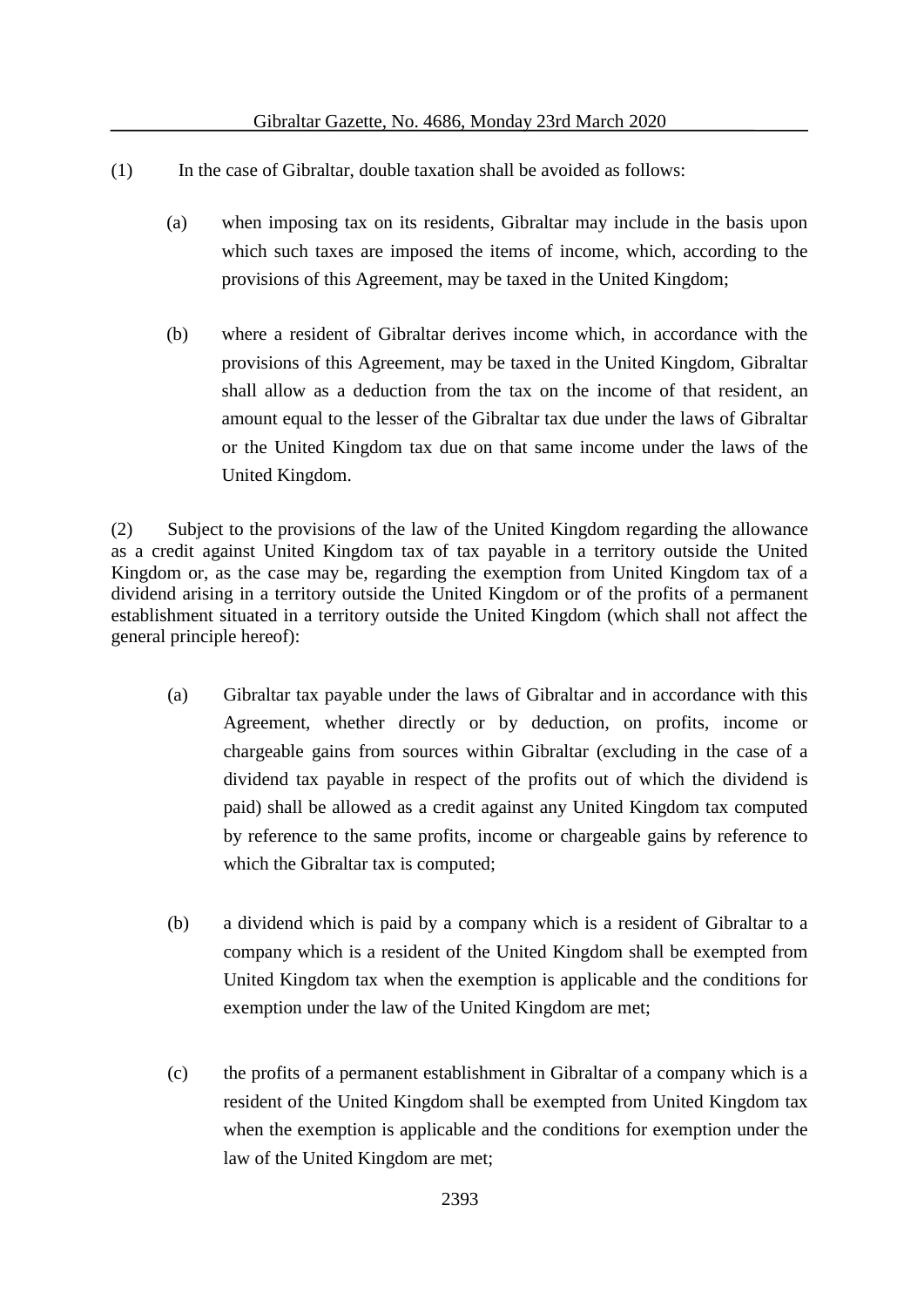(d) in the case of a dividend not exempted from tax under subparagraph (b) of this paragraph which is paid by a company which is a resident of Gibraltar to a company which is a resident of the United Kingdom and which controls directly or indirectly at least 10 per cent of the voting power in the company paying the dividend, the credit mentioned in subparagraph (a) of this paragraph shall also take into account the Gibraltar tax payable by the company in respect of its profits out of which such dividend is paid.

For the purposes of this paragraph, profits, income and gains owned by a resident of the United Kingdom which may be taxed in Gibraltar in accordance with this Agreement shall be deemed to arise from sources in Gibraltar.

(3) The provisions of paragraph (1) shall not apply where the United Kingdom tax payable is in accordance with the provisions of this Agreement solely because the income referred to in that paragraph is also income, profits or chargeable gains derived by a resident of the United Kingdom.

(4) The provisions of paragraph (2) shall not apply where the Gibraltar tax payable is in accordance with the provisions of this Agreement solely because the income, profits or chargeable gains referred to in that paragraph is also income derived by a resident of Gibraltar.

## **ARTICLE 23**

#### **Non-discrimination**

(1) A legal person, partnership or association deriving its status as such from the laws in force in a territory shall not be subjected in the other territory to any taxation or any requirement connected therewith which is other or more burdensome than the taxation and connected requirements to which a legal person, partnership or association of that other territory in the same circumstances, in particular with respect to residence, are or may be subjected.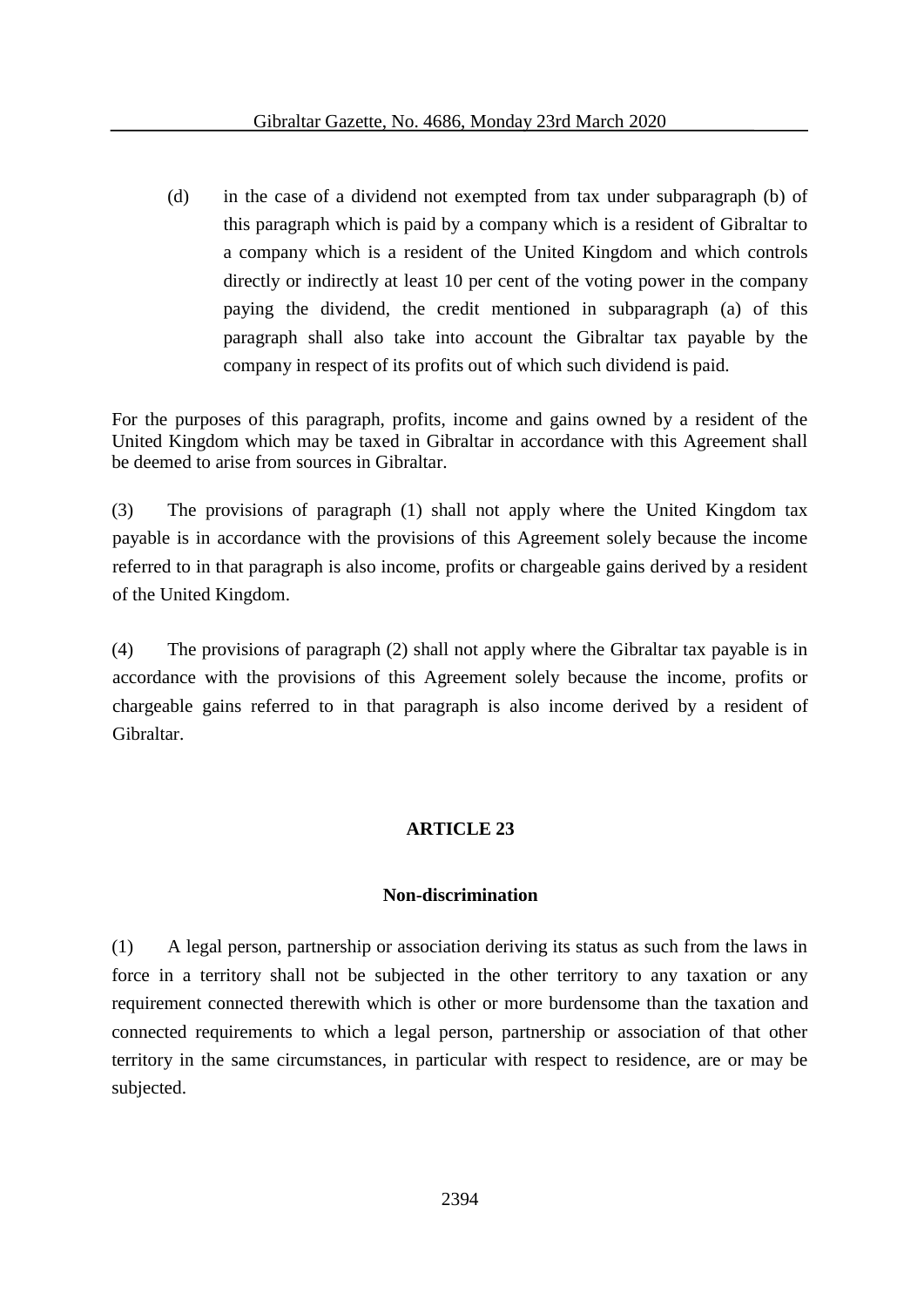(2) The taxation on a permanent establishment which an enterprise of a territory has in the other territory shall not be less favourably levied in that other territory than the taxation levied on enterprises of that other territory carrying on the same activities.

(3) Except where the provisions of paragraph (1) of Article 9, paragraph (8) of

Article 11, paragraph (8) of Article 12, paragraph (4) of Article 20, or paragraph (1) of Article 28 apply, interest, royalties and other disbursements paid by an enterprise of a territory to a resident of the other territory shall, for the purpose of determining the taxable profits of such enterprise, be deductible under the same conditions as if they had been paid to a resident of the first-mentioned territory.

(4) Enterprises of a territory, the capital of which is wholly or partly owned or controlled, directly or indirectly, by one or more residents of the other territory, shall not be subjected in the first-mentioned territory to any taxation or any requirement connected therewith which is other or more burdensome than the taxation and connected requirements to which other similar enterprises of the first-mentioned territory are or may be subjected.

(5) Nothing contained in this Article shall be construed as obliging either territory to grant to individuals not resident in that territory any of the personal allowances, reliefs and reductions for tax purposes which are granted to individuals so resident or, in the case of the United Kingdom, to its nationals.

#### **ARTICLE 24**

#### **Mutual agreement procedure**

(1) Where a person considers that the actions of one or both of the territories result or will result for him in taxation not in accordance with the provisions of this Agreement, he may, irrespective of the remedies provided by the domestic law of those territories, present his case to the competent authority of either territory. The case must be presented within three years from the first notification of the action resulting in taxation not in accordance with the provisions of the Agreement.

(2) The competent authority shall endeavour, if the objection appears to it to be justified and if it is not itself able to arrive at a satisfactory solution, to resolve the case by mutual agreement with the competent authority of the other territory, with a view to the avoidance of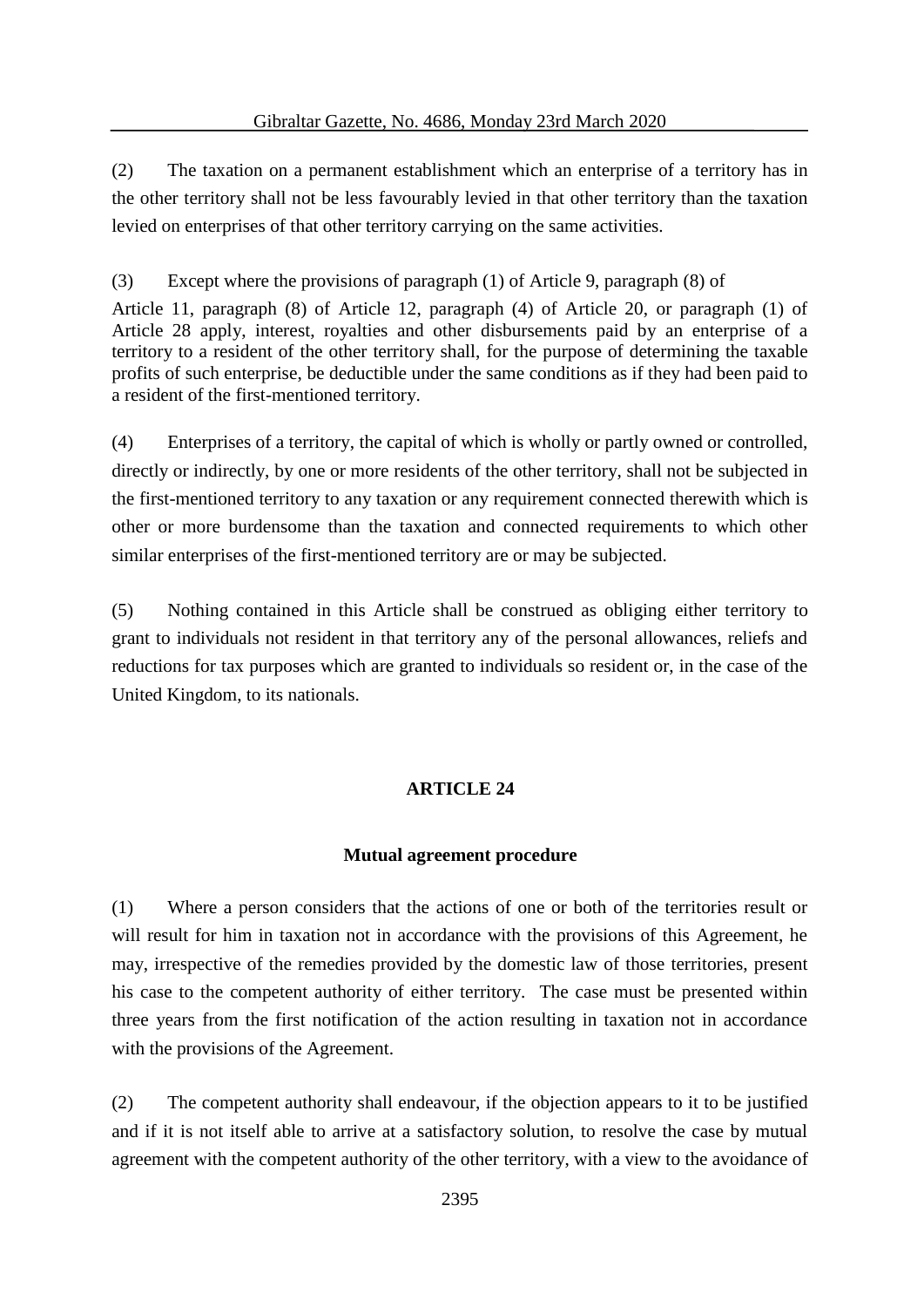taxation which is not in accordance with this Agreement. Any agreement reached shall be implemented notwithstanding any time limits in the domestic law of the territories.

(3) The competent authorities of the territories shall endeavour to resolve by mutual agreement any difficulties or doubts arising as to the interpretation or application of this Agreement. They may also consult together for the elimination of double taxation in cases not provided for in the Agreement.

(4) The competent authorities of the territories may communicate with each other directly for the purpose of reaching an agreement in the sense of the preceding paragraphs.

- (5) Where,
	- (a) under paragraph (1), a person has presented a case to the competent authority of a territory on the basis that the actions of one or both of the territories have resulted for that person in taxation not in accordance with the provisions of this Agreement, and
	- (b) the competent authorities are unable to reach an agreement to resolve that case pursuant to paragraph (2) within two years from the presentation of the case to the competent authority of the other territory,

any unresolved issues arising from the case shall be submitted to arbitration if the person so requests. These unresolved issues shall not, however, be submitted to arbitration if a decision on these issues has already been rendered by a court or administrative tribunal of either territory. Unless a person directly affected by the case does not accept the mutual agreement that implements the arbitration decision, that decision shall be binding on both territories and shall be implemented notwithstanding any time limits in the domestic laws of these territories. The competent authorities of the territories shall by mutual agreement settle the mode of application of this paragraph.

#### **ARTICLE 25**

#### **Exchange of information**

(1) The competent authorities of the territories shall exchange such information as is foreseeably relevant for carrying out the provisions of this Agreement or to the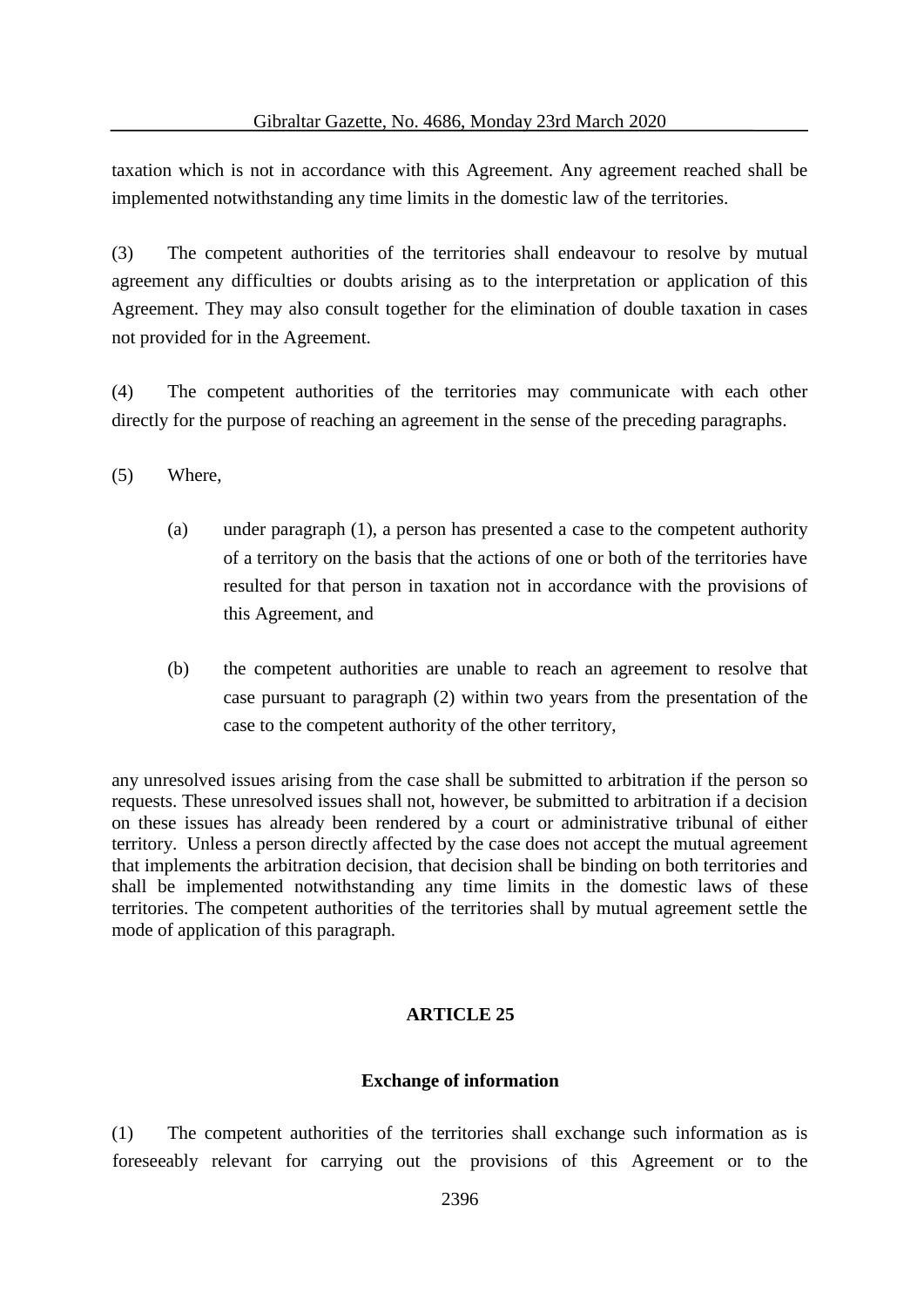administration or enforcement of domestic laws concerning taxes of every kind and description imposed on behalf of the territories, or of their political subdivisions or local authorities, insofar as the taxation thereunder is not contrary to the Agreement. The exchange of information is not restricted by Articles 1 and 2.

(2) Any information received under paragraph (1) by a territory shall be treated as secret in the same manner as information obtained under the domestic laws of that territory and shall be disclosed only to persons or authorities (including courts and administrative bodies) concerned with the assessment or collection of, the enforcement or prosecution in respect of, the determination of appeals in relation to, the taxes referred to in paragraph (1), or the oversight of the above. Such persons or authorities shall use the information only for such purposes. They may disclose the information in public court proceedings or in judicial decisions. Notwithstanding the foregoing, information received by a territory may be used for other purposes when such information may be used for such other purposes under the laws of both territories and the competent authority of the supplying territory authorises such use.

(3) In no case shall the provisions of paragraphs (1) and (2) be construed so as to impose on a territory the obligation:

- (a) to carry out administrative measures at variance with the laws and administrative practice of that or of the other territory;
- (b) to supply information which is not obtainable under the laws or in the normal course of the administration of that or of the other territory;
- (c) to supply information which would disclose any trade, business, industrial, commercial or professional secret or trade process, or information the disclosure of which would be contrary to public policy.

(4) If information is requested by a territory in accordance with this Article, the other territory shall use its information gathering measures to obtain the requested information, even though that other territory may not need such information for its own tax purposes. The obligation contained in the preceding sentence is subject to the limitations of paragraph (3) but in no case shall such limitations be construed to permit a territory to decline to supply information solely because it has no domestic interest in such information.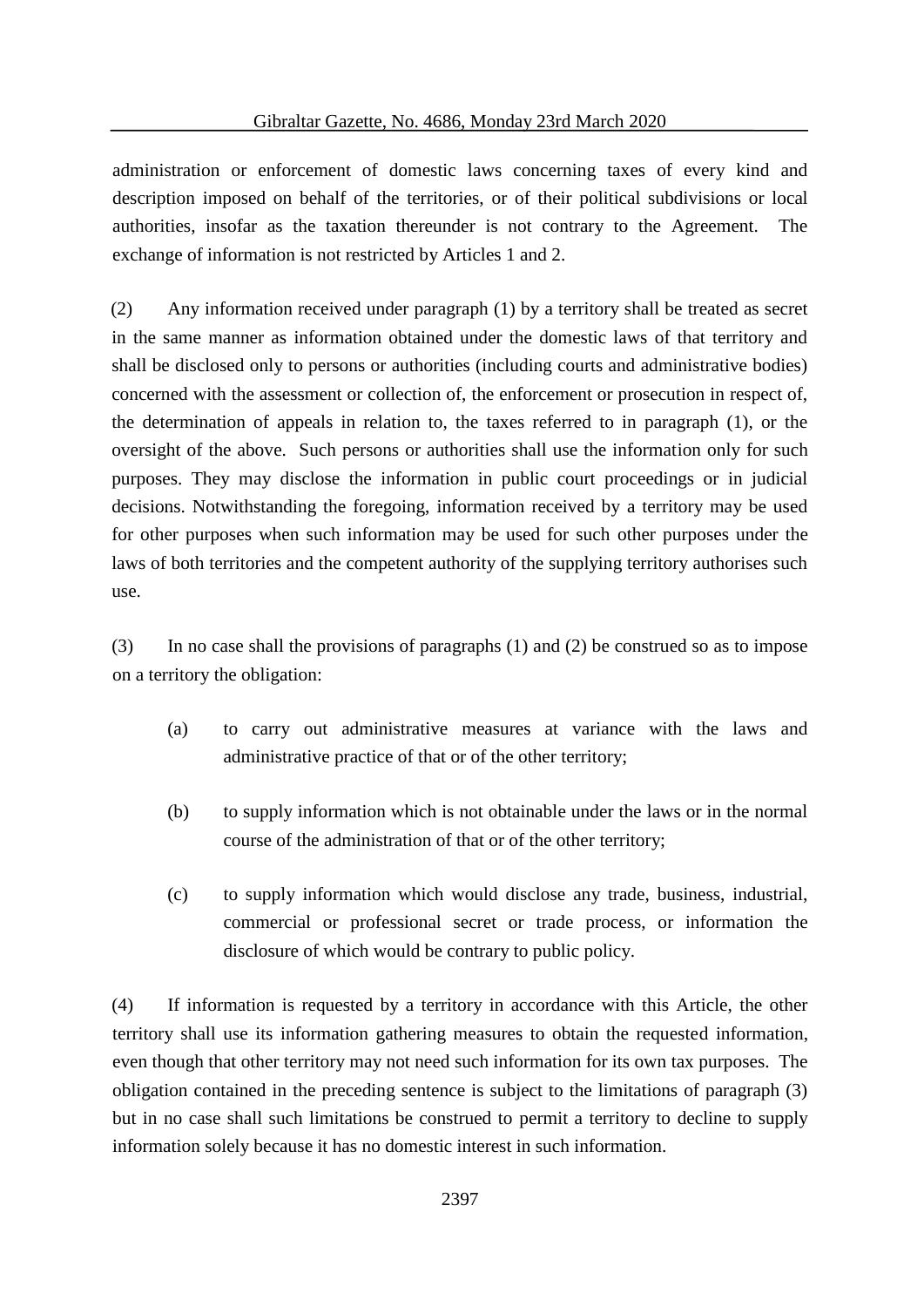(5) In no case shall the provisions of paragraph (3) be construed to permit a territory to decline to supply information solely because the information is held by a bank, other financial institution, nominee or person acting in an agency or a fiduciary capacity or because it relates to ownership interests in a person.

## **ARTICLE 26**

#### **Assistance in the collection of taxes**

(1) The territories shall lend assistance to each other in the collection of revenue claims. This assistance is not restricted by Articles 1 and 2. The competent authorities of the territories may by mutual agreement settle the mode of application of this Article.

(2) The term "revenue claim" as used in this Article means an amount owed in respect of taxes of every kind and description imposed on behalf of the territories, or of their political subdivisions or local authorities, insofar as the taxation thereunder is not contrary to this Agreement or any other instrument to which the territories are parties, as well as interest, administrative penalties and costs of collection or conservancy related to such amount.

(3) When a revenue claim of a territory is enforceable under the laws of that territory and is owed by a person who, at that time, cannot, under the laws of that territory, prevent its collection, that revenue claim shall, at the request of the competent authority of that territory, be accepted for purposes of collection by the competent authority of the other territory. That revenue claim shall be collected by that other territory in accordance with the provisions of its laws applicable to the enforcement and collection of its own taxes as if the revenue claim were a revenue claim of that other territory.

(4) When a revenue claim of a territory is a claim in respect of which that territory may, under its law, take measures of conservancy with a view to ensure its collection, that revenue claim shall, at the request of the competent authority of that territory, be accepted for purposes of taking measures of conservancy by the competent authority of the other territory. That other territory shall take measures of conservancy in respect of that revenue claim in accordance with the provisions of its laws as if the revenue claim were a revenue claim of that other territory even if, at the time when such measures are applied, the revenue claim is not enforceable in the first-mentioned territory or is owed by a person who has a right to prevent its collection.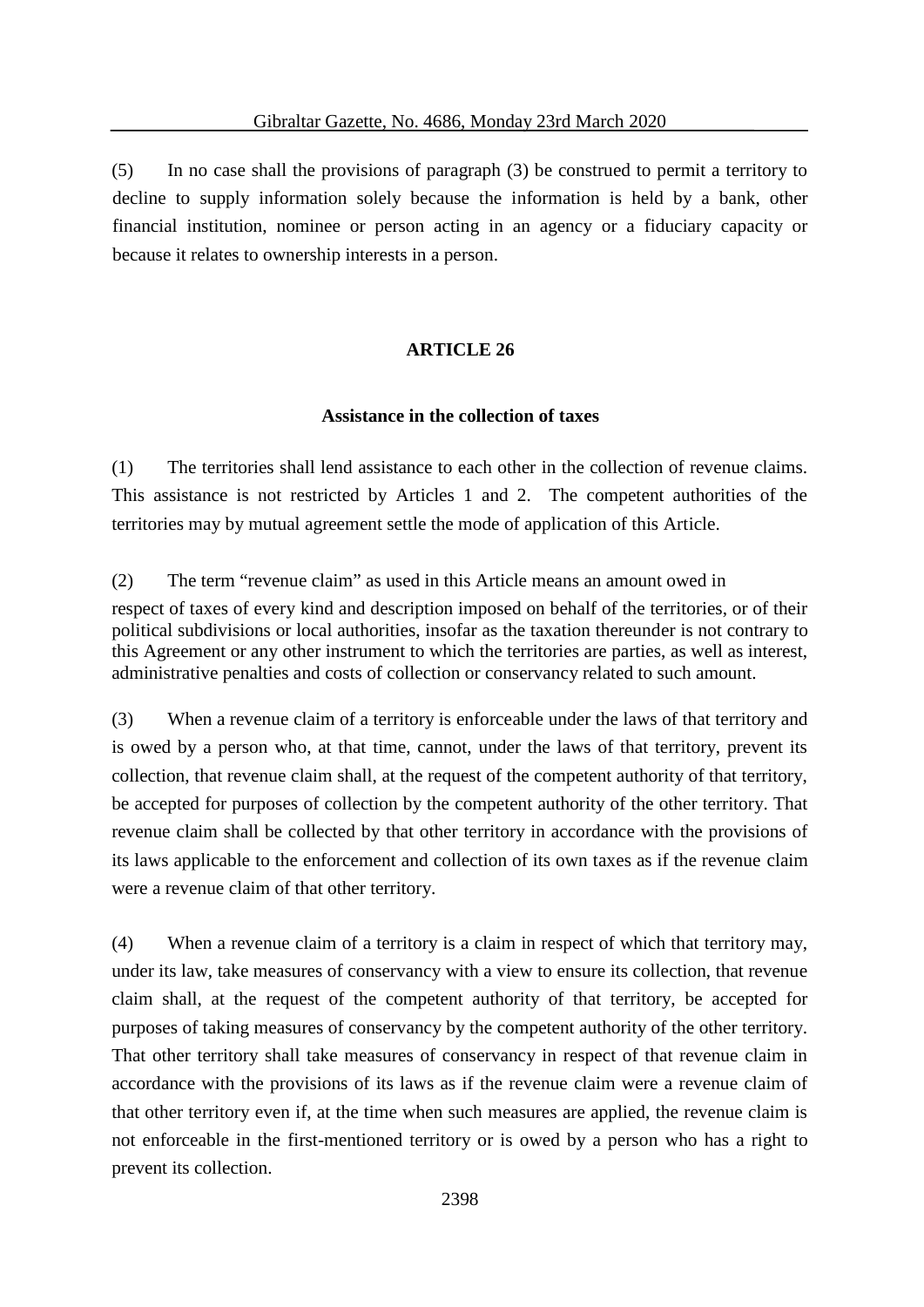(5) Notwithstanding the provisions of paragraphs (3) and (4), a revenue claim accepted by a territory for purposes of paragraph (3) or (4) shall not, in that territory, be subject to the time limits or accorded any priority applicable to a revenue claim under the laws of that territory by reason of its nature as such. In addition, a revenue claim accepted by a territory for the purposes of paragraph (3) or (4) shall not, in that territory, have any priority applicable to that revenue claim under the laws of the other territory.

(6) Proceedings with respect to the existence, validity or the amount of a revenue claim of a territory shall not be brought before the courts or administrative bodies of the other territory.

(7) Where, at any time after a request has been made by a territory under paragraph (3) or (4) and before the other territory has collected and remitted the relevant revenue claim to the first-mentioned territory, the relevant revenue claim ceases to be:

- (a) in the case of a request under paragraph (3), a revenue claim of the firstmentioned territory that is enforceable under the laws of that territory and is owed by a person who, at that time, cannot, under the laws of that territory, prevent its collection, or
- (b) in the case of a request under paragraph (4), a revenue claim of the firstmentioned territory in respect of which that territory may, under its laws, take measures of conservancy with a view to ensure its collection

the competent authority of the first-mentioned territory shall promptly notify the competent authority of the other territory of that fact and, at the option of the other territory, the firstmentioned territory shall either suspend or withdraw its request.

(8) In no case shall the provisions of this Article be construed so as to impose on a territory the obligation:

- (a) to carry out administrative measures at variance with the laws and administrative practice of that or of the other territory;
- (b) to carry out measures which would be contrary to public policy;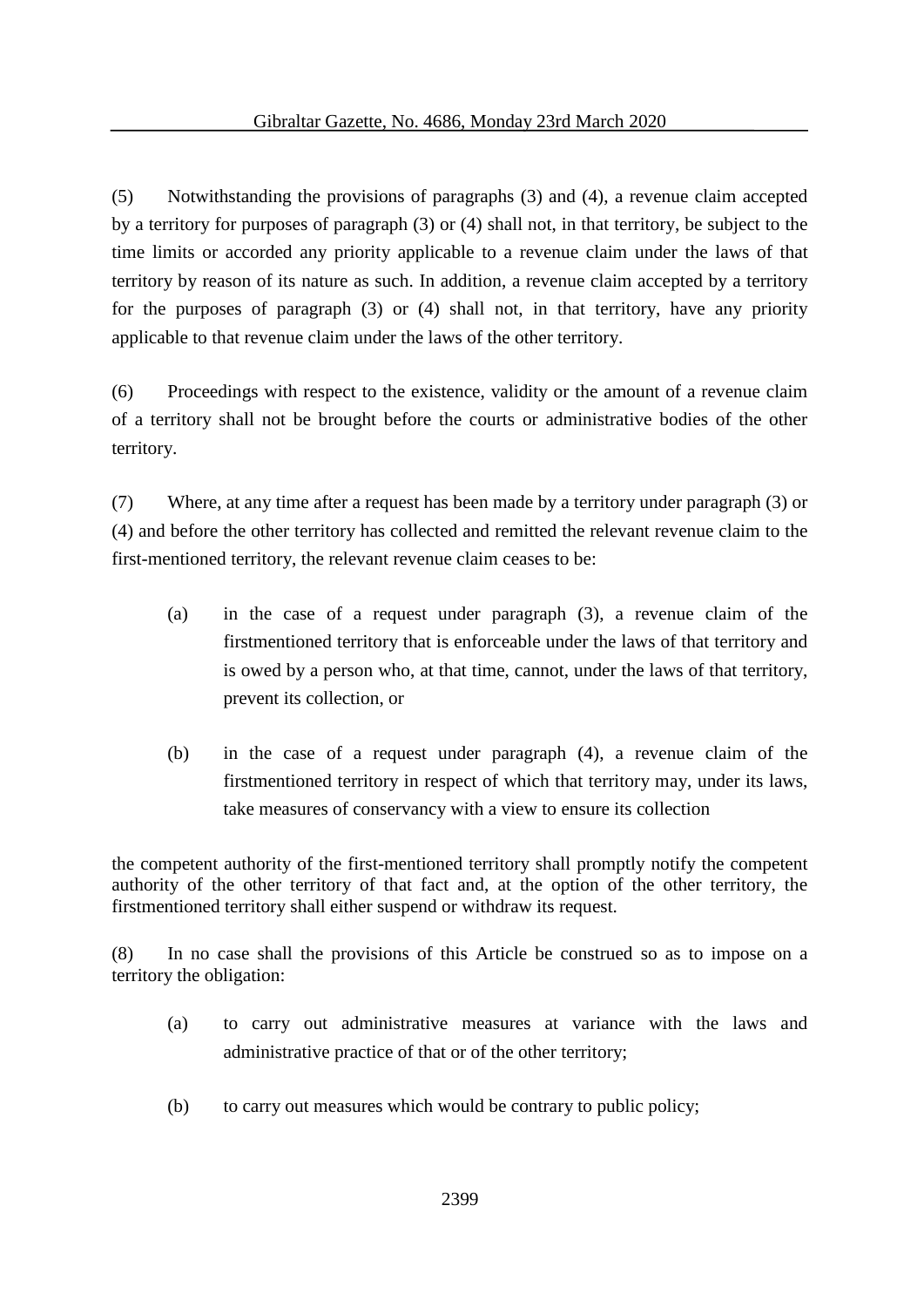- (c) to provide assistance if the other territory has not pursued all reasonable measures of collection or conservancy, as the case may be, available under its laws or administrative practice;
- (d) to provide assistance in those cases where the administrative burden for that territory is clearly disproportionate to the benefit to be derived by the other territory;
- (e) to provide assistance if that territory considers that the taxes with respect to which assistance is requested are imposed contrary to generally accepted taxation principles.

## **Members of diplomatic missions and consular posts**

Nothing in this Agreement shall affect the fiscal privileges of members of diplomatic missions or consular posts under the general rules of international law or under the provisions of special agreements.

#### **ARTICLE 28**

#### **Entitlement to benefits**

(1) Notwithstanding the other provisions of this Agreement, a benefit under this Agreement shall not be granted in respect of an item of income or a capital gain if it is reasonable to conclude, having regard to all relevant facts and circumstances, that obtaining that benefit was one of the principal purposes of any arrangement or transaction that resulted directly or indirectly in that benefit, unless it is established that granting that benefit in these circumstances would be in accordance with the object and purpose of the relevant provisions of this Agreement.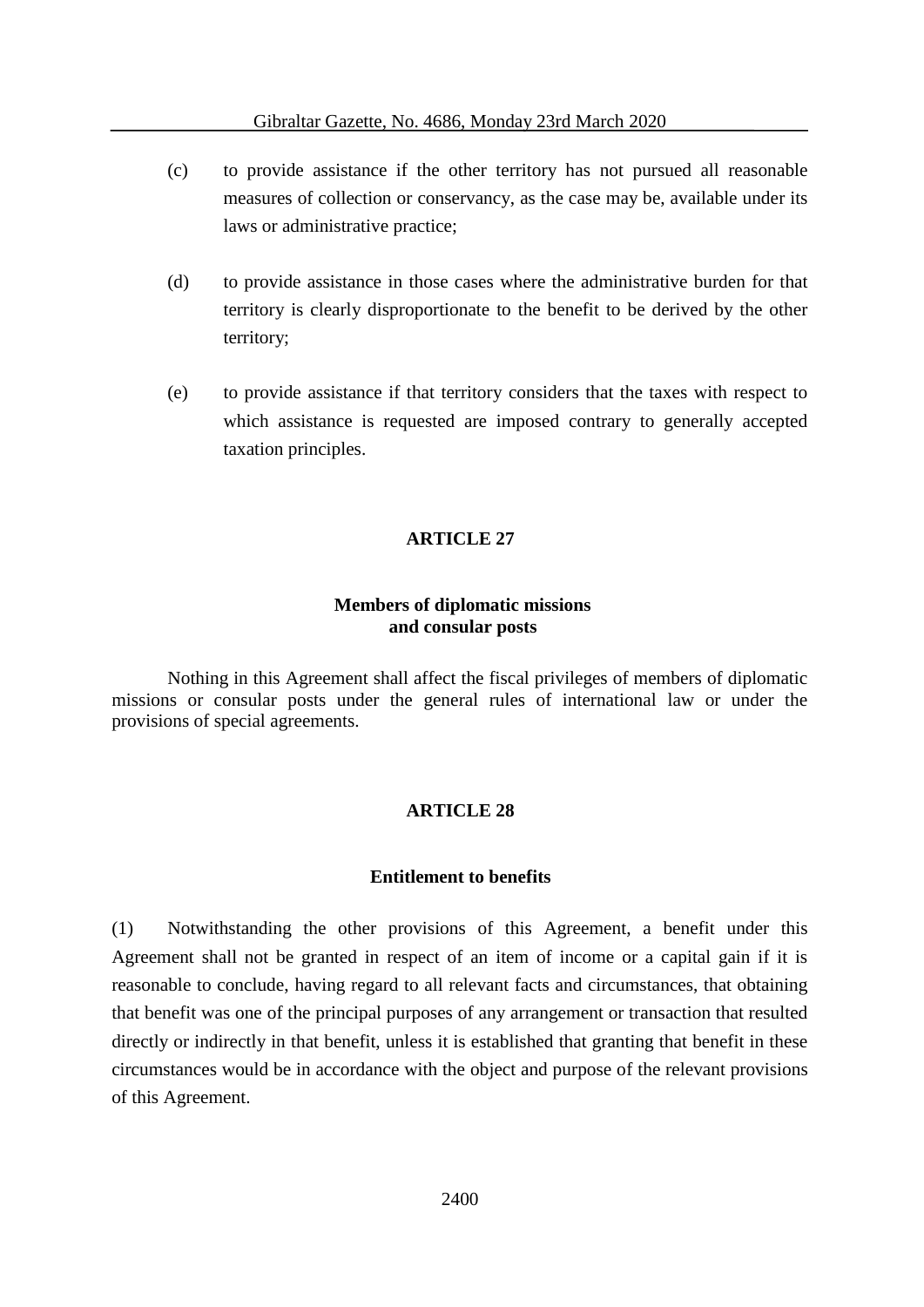(2) Where a benefit under this Agreement is denied to a person under paragraph (1), the competent authority of the territory that would otherwise have granted this benefit shall nevertheless treat that person as being entitled to this benefit, or to different benefits with respect to a specific item of income or a capital gain, if such competent authority, upon request from that person and after consideration of the relevant facts and circumstances, determines that such benefits would have been granted to that person in the absence of the transaction or arrangement referred to in paragraph (1). The competent authority of the territory to which the request has been made will consult with the competent authority of the other territory before rejecting a request made under this paragraph by a resident of that other territory.

(3) Where under any provision of this Agreement, income or capital gains are relieved from tax in a territory and, under the laws in force in the other territory, an individual, in respect of that income or that capital gain is subject to tax by reference to the amount thereof which is remitted to or received in that other territory and not by reference to the full amount thereof, then the relief to be allowed under the Agreement in the firstmentioned territory shall apply only to so much of the income or capital gain as is taxed in that other territory.

#### **ARTICLE 29**

#### **Entry into force**

**(**1) Each of the territories shall notify the other, through diplomatic channels, of the completion of the procedures required by its law for the bringing into force of this Agreement. This Agreement shall enter into force on the date of the later of these notifications and shall thereupon have effect:

(a) in Gibraltar:

- (i) in respect of taxes withheld at source, for amounts paid or credited on or after the first day of the second month next following the date on which this Agreement enters into force;
- (ii) in respect of income tax, for any year of assessment beginning on or after 1st July next following the date on which this Agreement enters into force;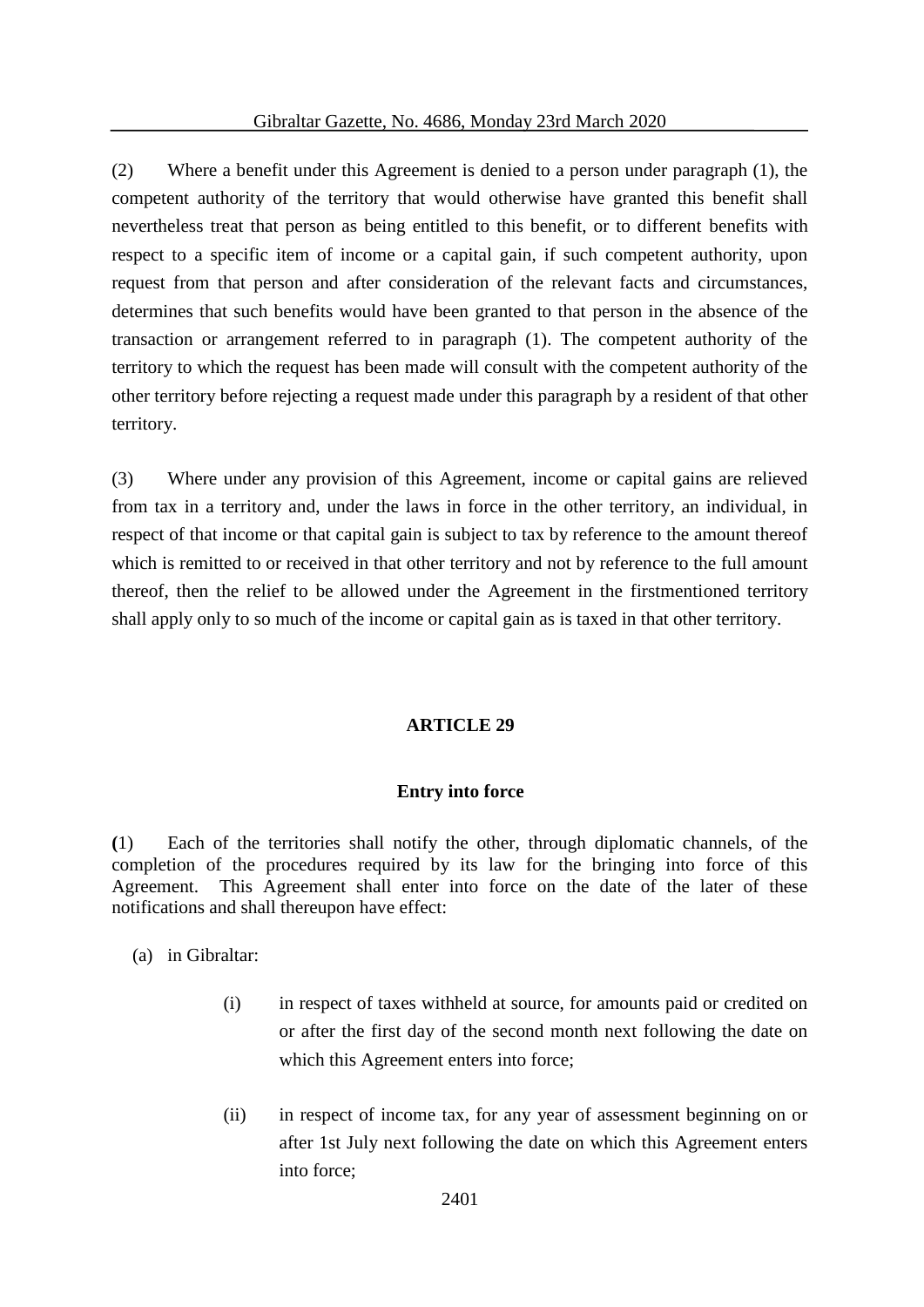- (iii) in respect of corporation tax, for any accounting period beginning on or after 1st July next following the date on which this Agreement enters into force; and
- (b) in the United Kingdom:
	- (i) in respect of taxes withheld at source, for amounts paid or credited on or after the first day of the second month next following the date on which this Agreement enters into force;
	- (ii) in respect of income tax and capital gains tax, for any year of assessment beginning on or after 6th April next following the date on which this Agreement enters into force;
	- (iii) in respect of corporation tax, for any financial year beginning on or after 1st April next following the date on which this Agreement enters into force.

(2) Notwithstanding the provisions of paragraph (1), the provisions of Article 25 (Exchange of information) and Article 26 (Assistance in the collection of taxes) shall have effect from the date of entry into force of this Agreement, without regard to the taxable period to which the matter relates.

## **ARTICLE 30**

## **Termination**

This Agreement shall remain in force until terminated by one of the territories. Either territory may terminate this Agreement, through diplomatic channels, by giving notice of termination at least six months before the end of any calendar year beginning after the expiry of five years from the date of entry into force of this Agreement. In such event, this Agreement shall cease to have effect:

(a) in Gibraltar: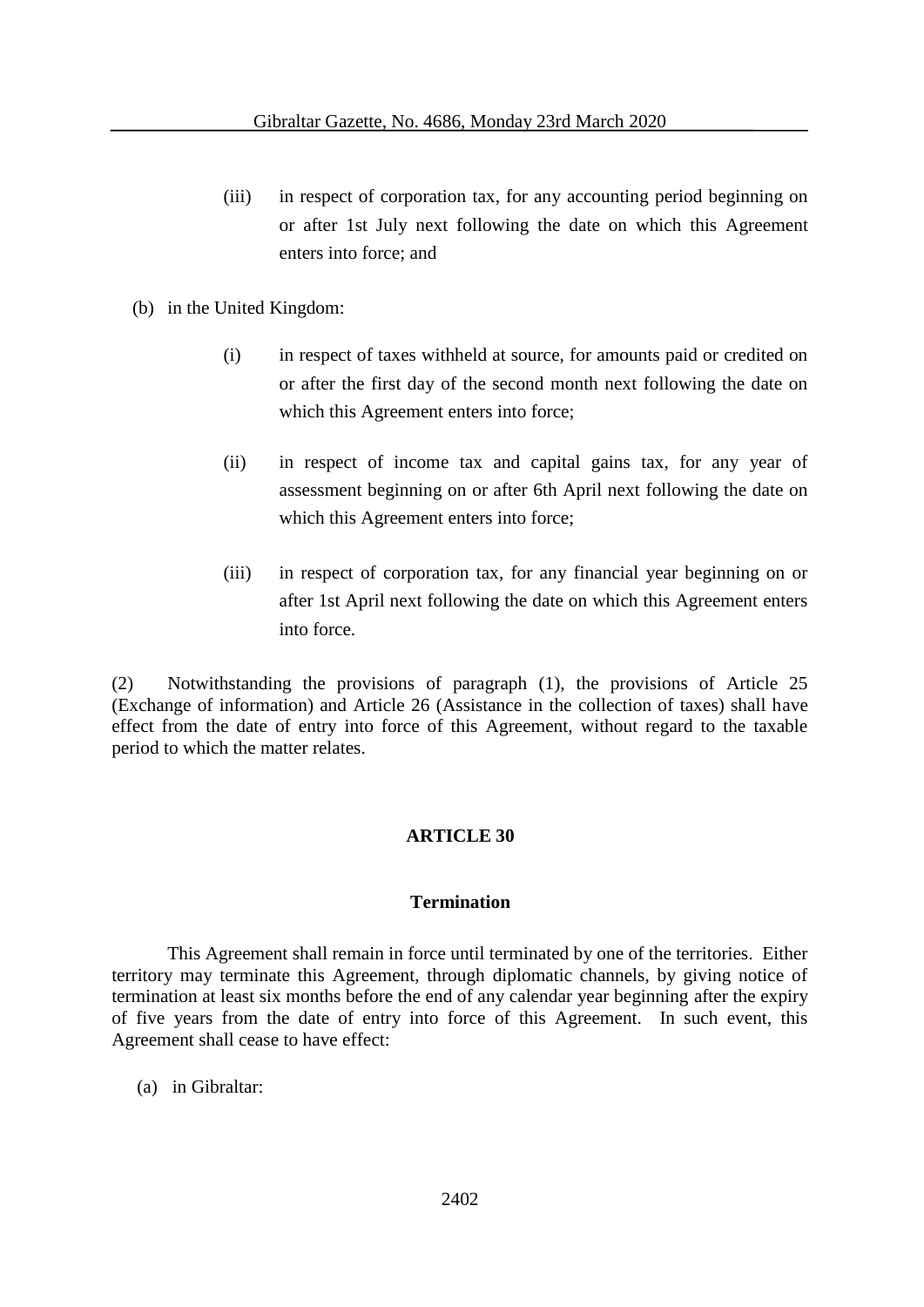- (i) in respect of taxes withheld at source, for amounts paid or credited after the date that is six months after the date on which notice of termination was given;
- (ii) in respect of income tax, for any year of assessment beginning on or after 1st July next following the date on which the notice is given;
- (iii) in respect of corporation tax, for any accounting period beginning on or after 1st July next following the date on which the notice is given; and
- (b) in the United Kingdom:
	- (i) in respect of taxes withheld at source, for amounts paid or credited after the date that is six months after the date on which notice of termination was given;
	- (ii) in respect of income tax and capital gains tax, for any year of assessment beginning on or after 6th April next following the date on which the notice is given;
	- (iii) in respect of corporation tax, for any financial year beginning on or after 1st April next following the date on which the notice is given.

#### **PROTOCOL**

The Government of the United Kingdom of Great Britain and Northern Ireland and the Government of Gibraltar have agreed upon the following provisions which shall form an integral part of the Agreement between the Government of the United Kingdom of Great Britain and Northern Ireland and the Government of Gibraltar for the Elimination of Double Taxation with respect to Taxes on Income and on Capital and the Prevention of Tax Evasion and Avoidance ("the Agreement").

1. In relation to the whole Agreement:

The territories acknowledge that the United Kingdom continues to be responsible for the international relations of Gibraltar in international law. This Agreement cannot therefore create obligations which are binding under international law and is not intended to alter or affect the constitutional relationship between Gibraltar and the United Kingdom.